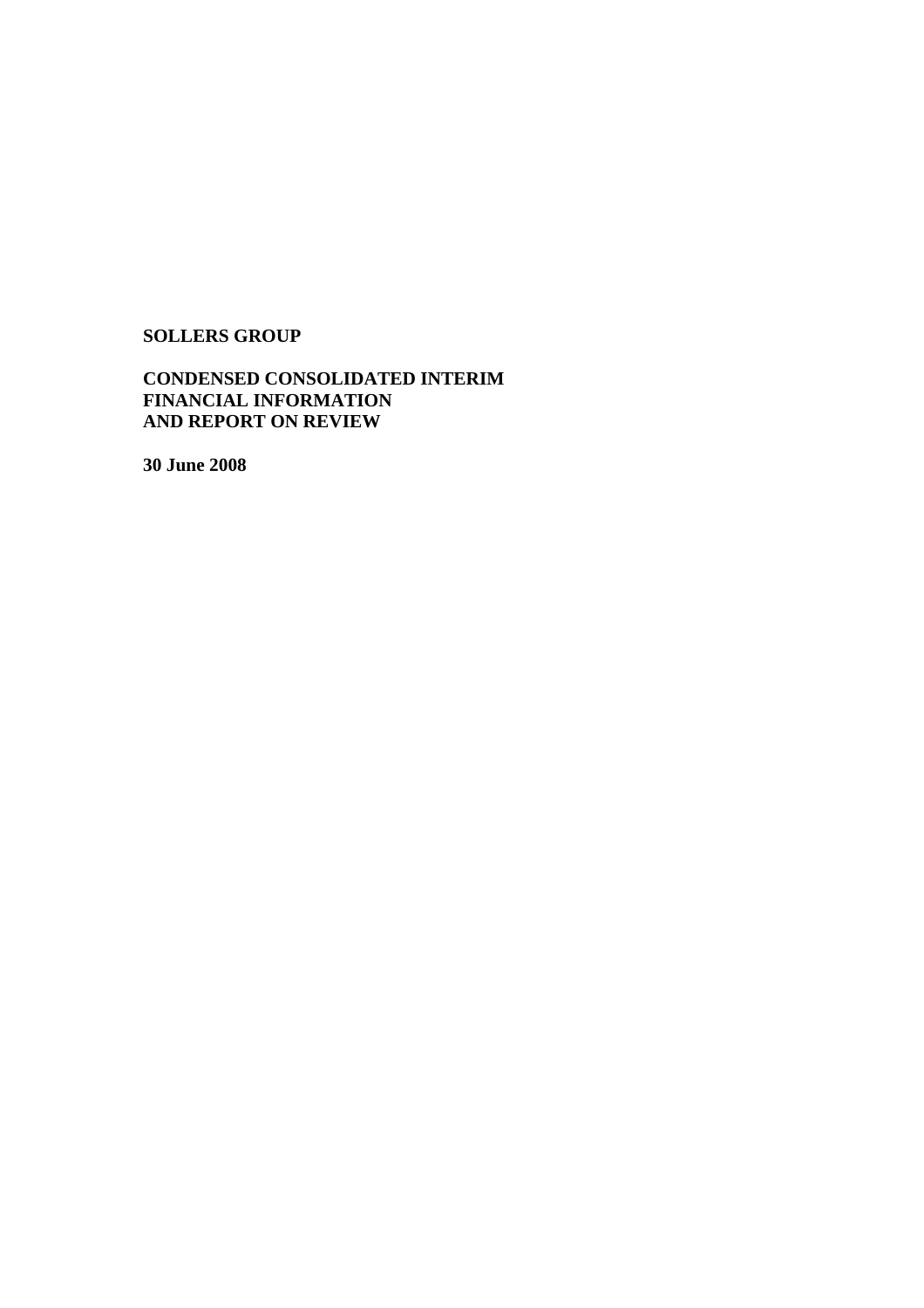# **Contents**

# Section page<br>numbers

# Notes to the Condensed Consolidated Interim Financial Information

| h  |    |
|----|----|
|    |    |
| 8  |    |
| 9  |    |
| 10 |    |
| 11 |    |
| 12 |    |
| 13 |    |
| 14 |    |
| 15 |    |
| 16 |    |
| 17 |    |
| 18 |    |
| 19 |    |
| 20 |    |
| 21 |    |
| 22 | 19 |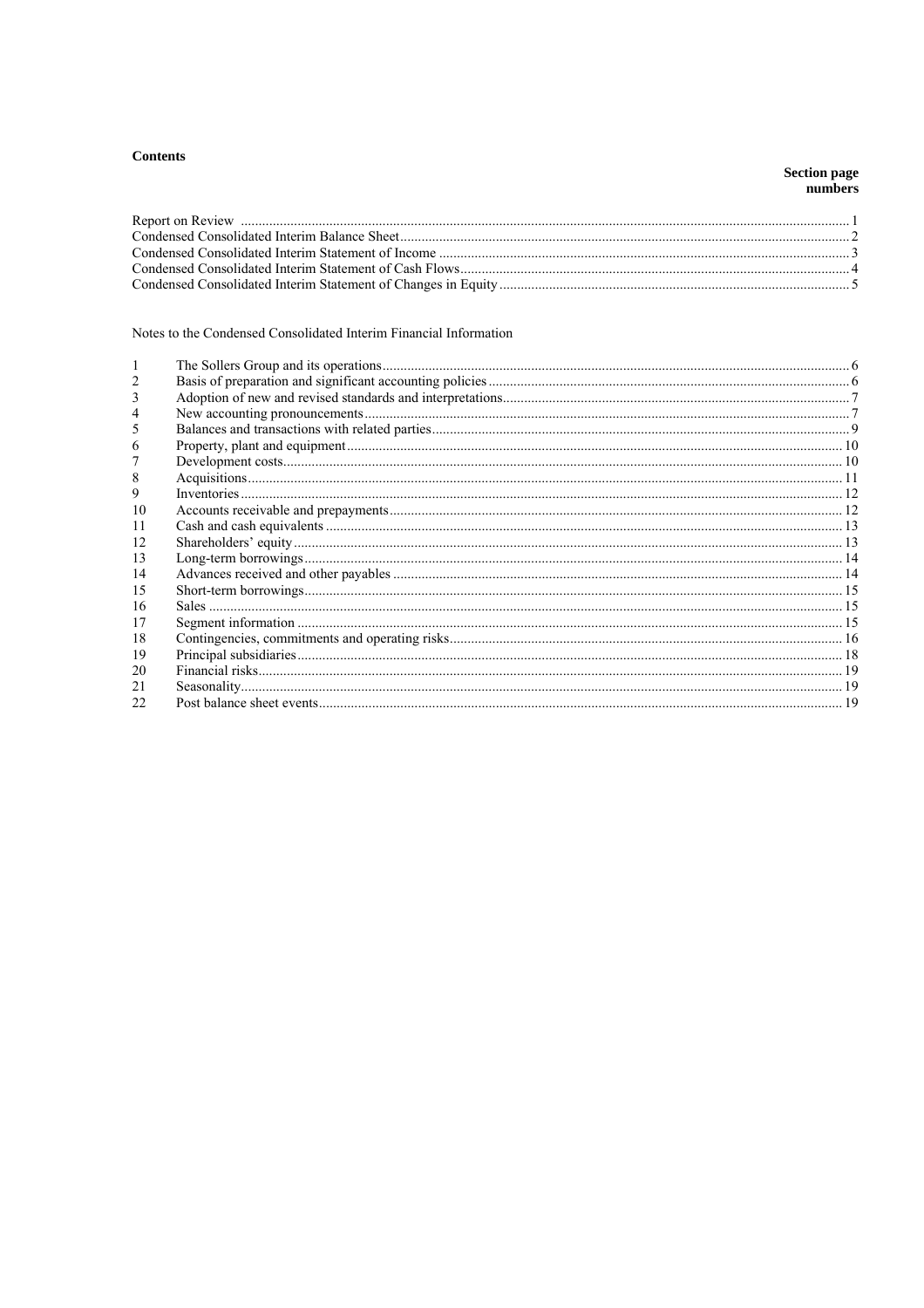

ZAO PricewaterhouseCoopers Audit Kosmodamianskava Nab. 52. Bldg. 5 115054 Moscow Russia Telephone +7 (495) 967 6000 Facsimile +7 (495) 967 6001 www.pwc.com

# Report on the Review of the Interim Financial Information for the Six Months Ended 30 June 2008

To the Shareholders and Board of Directors of Open Joint Stock Company "Sollers":

#### Introduction

We have reviewed the accompanying consolidated condensed balance sheet of Open Joint Stock Company "Sollers" and its subsidiaries (together, the "Group") as at 30 June 2008 and the related consolidated condensed statements of income, cash flows and changes in equity for the six month period then ended. Management is responsible for the preparation and presentation of this consolidated condensed interim financial information in accordance with International Accounting Standard 34 "Interim Financial Reporting". Our responsibility is to express a conclusion on this consolidated condensed interim financial information based on our review.

#### Scope of Review

We conducted our review in accordance with International Standard on Review Engagements 2410, "Review of Interim Financial Information Performed by the Independent Auditor of the Entity". A review of interim financial information consists of making inquiries, primarily of persons responsible for financial and accounting matters, and applying analytical and other review procedures. A review is substantially less in scope than an audit conducted in accordance with International Standards on Auditing and consequently does not enable us to obtain assurance that we would become aware of all significant matters that might be identified in an audit. Accordingly, we do not express an audit opinion.

#### Conclusion

Based on our review, nothing has come to our attention that causes us to believe that the accompanying consolidated condensed interim financial information is not prepared, in all material respects, in accordance with International Accounting Standard 34 "Interim Financial Reporting".

2 AD PACENAR HOUSE GODDI And 08

16 September 2008 Moscow, Russian Federation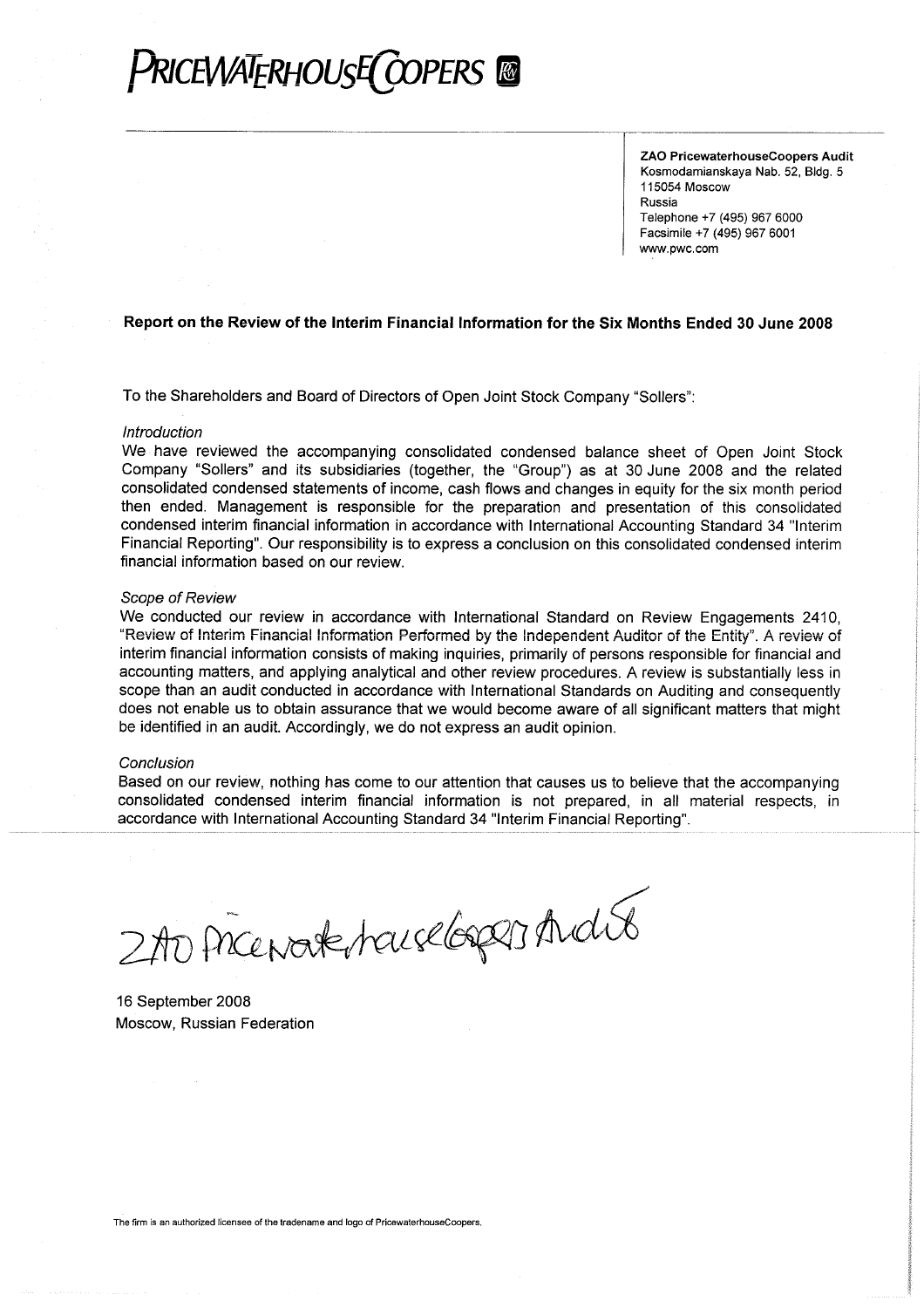(Amounts translated into US Dollars for convenience purposes, Note 2)

|                                                              |             |            | <b>RUB</b> million | <b>Supplementary information</b><br><b>USS million (Note 2)</b> |                           |  |
|--------------------------------------------------------------|-------------|------------|--------------------|-----------------------------------------------------------------|---------------------------|--|
|                                                              |             | At 30 June | At 31 December     |                                                                 | At 30 June At 31 December |  |
|                                                              | <b>Note</b> | 2008       | 2007               | 2008                                                            | 2007                      |  |
| <b>ASSETS</b>                                                |             |            |                    |                                                                 |                           |  |
| Non-current assets:                                          |             |            |                    |                                                                 |                           |  |
| Property, plant and equipment                                | 6           | 20,874     | 17,861             | 890                                                             | 729                       |  |
| Development costs                                            | 7           | 917        | 870                | 39                                                              | 35                        |  |
| Goodwill                                                     |             | 1,484      | 1,484              | 63                                                              | 60                        |  |
| Other intangible assets                                      |             | 806        | 481                | 34                                                              | 20                        |  |
| <b>Financial assets</b>                                      |             | 57         | 54                 | 3                                                               | 2                         |  |
| Investments accounted under equity method                    |             | 34         |                    | 1                                                               |                           |  |
| Deferred tax asset                                           |             | 45         |                    | 2                                                               |                           |  |
| Other non-current assets                                     |             | 533        | 496                | 22                                                              | 20                        |  |
| Total non-current assets                                     |             | 24,750     | 21,246             | 1,054                                                           | 866                       |  |
| <b>Current assets:</b>                                       |             |            |                    |                                                                 |                           |  |
| Inventories                                                  | 9           | 10,749     | 7,770              | 458                                                             | 317                       |  |
| Accounts receivable and prepayments                          | 10          | 9,818      | 6,970              | 419                                                             | 284                       |  |
| Other current assets                                         |             | 24         | 16                 | 1                                                               | 1                         |  |
| Cash and cash equivalents                                    | 11          | 2,756      | 2,030              | 118                                                             | 82                        |  |
| <b>Total current assets</b>                                  |             | 23,347     | 16,786             | 996                                                             | 684                       |  |
| <b>Total assets</b>                                          |             | 48,097     | 38,032             | 2,050                                                           | 1,550                     |  |
| <b>LIABILITIES AND EQUITY</b>                                |             |            |                    |                                                                 |                           |  |
| <b>Equity:</b>                                               |             |            |                    |                                                                 |                           |  |
| Capital and reserves attributable to the                     |             |            |                    |                                                                 |                           |  |
| Company's equity holders:                                    | 12          |            |                    |                                                                 |                           |  |
| Share capital                                                |             | 530        | 530                | 23                                                              | 22                        |  |
| Treasury shares                                              |             | (904)      | (735)              | (39)                                                            | (30)                      |  |
| Share option                                                 |             | 67         | 39                 | 3                                                               | 2                         |  |
| Share premium                                                |             | 6,019      | 6,019              | 257                                                             | 245                       |  |
| Additional paid-in capital                                   |             | 1,438      | 1,438              | 61                                                              | 59                        |  |
| Retained earnings                                            |             | 7,105      | 6,697              | 302                                                             | 273                       |  |
| Total capital and reserves attributable to the               |             |            |                    |                                                                 |                           |  |
| Company's equity holders                                     |             | 14,255     | 13,988             | 607                                                             | 571                       |  |
| Minority interest                                            |             | 4,910      | 4,426              | 209                                                             | 180                       |  |
| <b>Total equity</b>                                          |             | 19,165     | 18,414             | 816                                                             | 751                       |  |
| <b>Non-current liabilities:</b>                              |             |            |                    |                                                                 |                           |  |
| Long-term borrowings                                         | 13          | 7,170      | 6,146              | 306                                                             | 250                       |  |
| Long-term taxes payable                                      |             | 4          | 4                  |                                                                 |                           |  |
| Post-retirement benefit obligation                           |             | 61         | 53                 | 3                                                               | $\overline{2}$            |  |
| Deferred income on government grant and other                |             |            |                    |                                                                 |                           |  |
| non-current liabilities                                      |             | 307        | 327                | 13                                                              | 13                        |  |
| Deferred income tax liabilities                              |             | 1,250      | 1,180              | 53                                                              | 48                        |  |
| <b>Total non-current liabilities</b>                         |             | 8,792      | 7,710              | 375                                                             | 313                       |  |
| <b>Current liabilities:</b>                                  |             |            |                    |                                                                 |                           |  |
| Trade accounts payable                                       |             | 10,403     | 6,094              | 444                                                             | 248                       |  |
| Advances received and other payables                         | 14          | 2,103      | 2,605              | 90                                                              | 106                       |  |
| Income tax payable                                           |             | 203        | 125                | 9                                                               | 5                         |  |
| Other taxes payable                                          |             | 745        | 454                | 31                                                              | 19                        |  |
| Warranty and other provisions                                |             | 163        | 139                | 7                                                               | 6                         |  |
| Short-term borrowings                                        | 15          | 6,523      | 2,491              | 278                                                             | 102                       |  |
| <b>Total current liabilities</b><br><b>Total liabilities</b> |             | 20,140     | 11,908             | 859                                                             | 486                       |  |
|                                                              |             | 28,932     | 19,618             | 1,234                                                           | 799                       |  |
| <b>Total liabilities and equity</b>                          |             | 48,097     | 38,032             | 2,050                                                           | 1,550                     |  |

Géneral Director V. A. Shvetsov

**Chief Financial Officer** N. A. Sobolev

16 September 2008

The accompanying notes on page 6 to 19 are an integral part of this condensed consolidated interim financial information.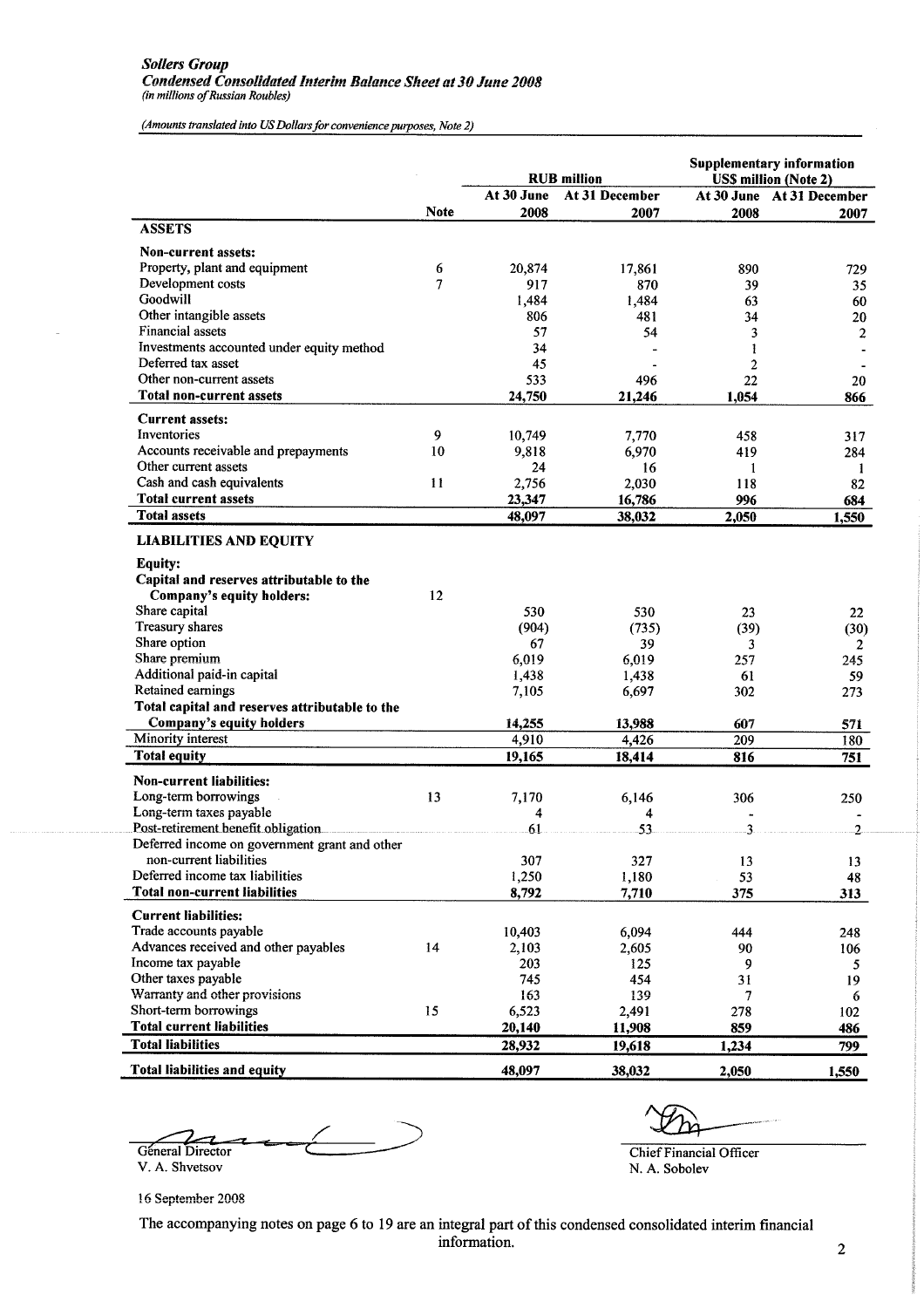*(Amounts translated into US Dollars for convenience purposes, Note 2)*

|                                                                                                                                     |                   |                                  | <b>RUB</b> million    | <b>Supplementary information</b> | <b>US\$ million (Note 2)</b> |
|-------------------------------------------------------------------------------------------------------------------------------------|-------------------|----------------------------------|-----------------------|----------------------------------|------------------------------|
|                                                                                                                                     |                   | Six months ended 30 June<br>2008 | 2007                  | Six months ended 30 June         |                              |
| <b>Sales</b>                                                                                                                        | <b>Note</b><br>16 | 30,211                           | 23,361                | 2008<br>1,262                    | 2007<br>896                  |
| Cost of sales                                                                                                                       |                   | (24, 054)                        | (18,340)              | (1,005)                          | (703)                        |
| <b>Gross profit</b>                                                                                                                 |                   | 6,157                            | 5,021                 | 257                              | 193                          |
|                                                                                                                                     |                   |                                  |                       |                                  |                              |
| Distribution costs                                                                                                                  |                   | (973)                            | (908)                 | (41)                             | (35)                         |
| General and administrative expenses                                                                                                 |                   | (2,157)                          | (1,508)               | (90)                             | (58)                         |
| Other operating expenses                                                                                                            |                   | (84)                             | (229)                 | (3)                              | (9)                          |
| <b>Operating profit</b>                                                                                                             |                   | 2,943                            | 2,376                 | 123                              | 91                           |
|                                                                                                                                     |                   |                                  |                       |                                  |                              |
| Interest expense                                                                                                                    |                   | (237)                            | (181)                 | (10)                             | (7)                          |
| Foreign exchange gain - net                                                                                                         |                   | 28                               | 8                     |                                  |                              |
| Profit before tax                                                                                                                   |                   | 2,734                            | 2,203                 | 114                              | 84                           |
|                                                                                                                                     |                   |                                  |                       |                                  |                              |
| Income tax expense                                                                                                                  |                   | (789)                            | (576)                 | (33)                             | (22)                         |
| Profit for the period                                                                                                               |                   | 1,945                            | 1,627                 | 81                               | 62                           |
| Attributable to:<br>Equity holders of the Company<br>Minority interest                                                              |                   | 1,408<br>537<br>1,945            | 1,289<br>338<br>1,627 | 59<br>22<br>81                   | 49<br>13<br>62               |
|                                                                                                                                     |                   |                                  |                       |                                  |                              |
| Weighted average number of shares<br>outstanding during the period - basic<br>(thousands)                                           |                   | 33,416                           | 34,210                | 33,416                           | 34,210                       |
| Weighted average number of shares<br>outstanding during the period - diluted<br>(thousands)                                         |                   | 33,804                           | 34,270                | 33,804                           | 34,270                       |
| Earnings per share for profit attributable to<br>the equity holders of the Company during<br>the period (in RUB and US\$) – basic   |                   | 42.14                            | 37.68                 | 1.77                             | 1.43                         |
| Earnings per share for profit attributable to<br>the equity holders of the Company during<br>the period (in RUB and US\$) - diluted |                   | 41.65                            | 37.61                 | 1.75                             | 1.43                         |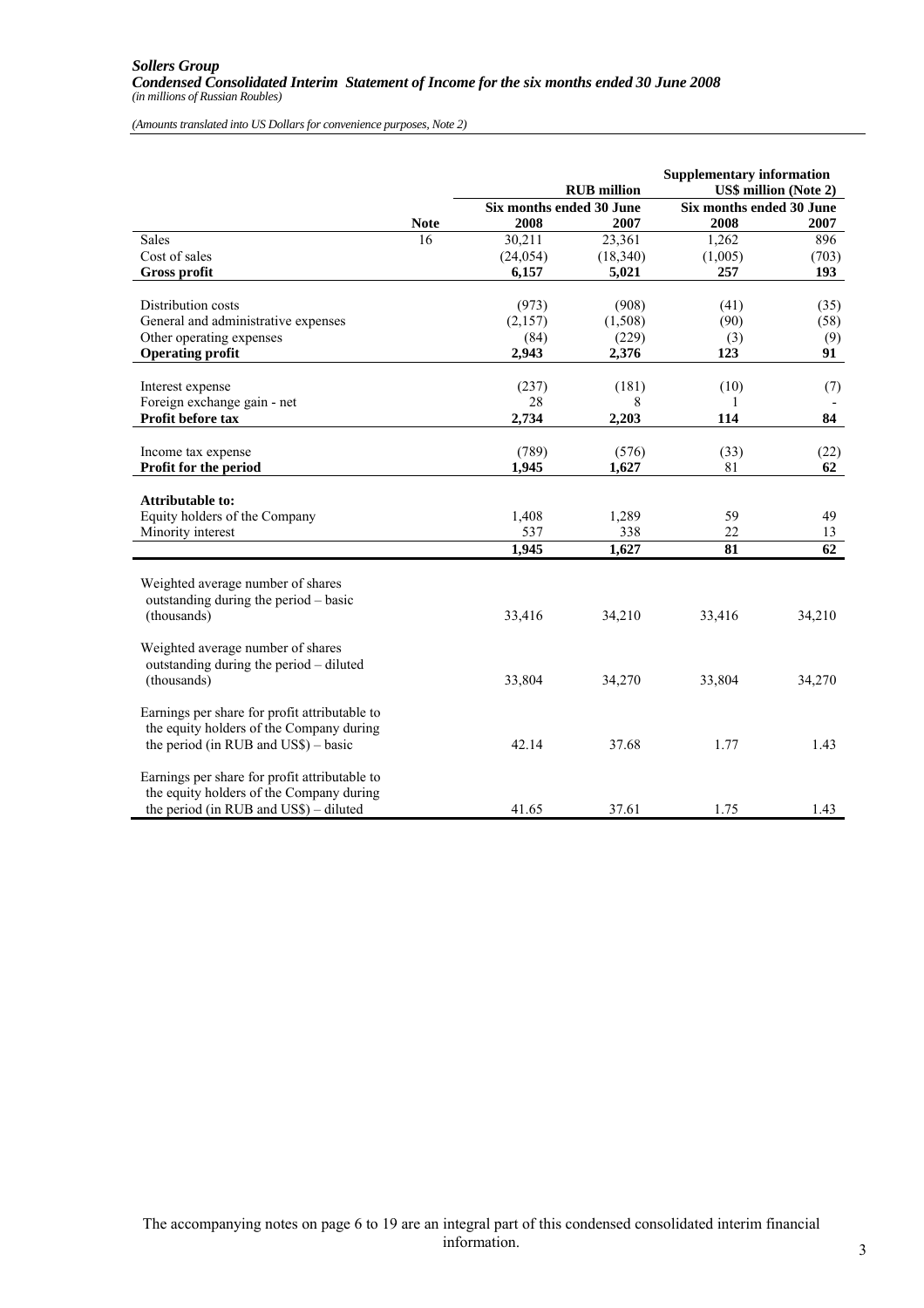#### *Sollers Group Condensed Consolidated Interim Statement of Cash Flows for the six months ended 30 June 2008 (in millions of Russian Roubles)*

*(Amounts translated into US Dollars for convenience purposes, Note 2)*

|                                                               |             | <b>RUB</b> million       |                | Supplementary<br>information<br><b>US\$ million (Note 2)</b> |                |  |
|---------------------------------------------------------------|-------------|--------------------------|----------------|--------------------------------------------------------------|----------------|--|
|                                                               |             | Six months ended 30 June |                | Six months ended 30 June                                     |                |  |
|                                                               | <b>Note</b> | 2008                     | 2007           | 2008                                                         | 2007           |  |
| <b>Cash flows from operating activities</b>                   |             |                          |                |                                                              |                |  |
| Profit before tax                                             |             | 2,734                    | 2,203          | 114                                                          | 84             |  |
| Adjustments for:                                              |             |                          |                |                                                              |                |  |
| Depreciation                                                  |             | 703                      | 521            | 29                                                           | 20             |  |
| Share option                                                  |             | 27                       | 6              | 1                                                            |                |  |
| Provision for impairment of receivables                       |             | 5                        | 14             |                                                              | 1              |  |
| Gain (loss) on transactions with Minority interests           | 8           | 8                        | (33)           |                                                              | (1)            |  |
| Interest expense                                              |             | 237                      | 181            | 10                                                           | $\tau$         |  |
| Provisions movements                                          |             | 24                       | (51)           | 1                                                            | (2)            |  |
| Post-employment benefit obligation                            |             | 8                        | (9)            |                                                              |                |  |
| Development expenses write-off                                | 7           | 18                       | 93             | 1                                                            | $\overline{4}$ |  |
| Expenses financed by government grant                         |             | (20)                     | (23)           | (1)                                                          | (1)            |  |
| Loss on sale of property, plant and equipment and             |             |                          |                |                                                              |                |  |
| other non-current assets                                      |             | 23                       | 74             | 1                                                            | $\overline{3}$ |  |
| Operating cash flows before working capital                   |             |                          |                |                                                              |                |  |
| changes                                                       |             | 3,767                    | 2,976          | 156                                                          | 115            |  |
| Increase in accounts receivable and prepayments               |             | (2, 853)                 | (1,687)        | (119)                                                        | (65)           |  |
| Increase in inventories                                       |             | (2,979)                  | (690)          | (124)                                                        | (26)           |  |
| (Increase)/decrease in other current assets                   |             | (8)                      | 7              |                                                              |                |  |
| Increase in accounts payable, advances received               |             |                          |                |                                                              |                |  |
| and other payables                                            |             | 4,361                    | 423            | 182                                                          | 16             |  |
| Increase (Decrease) in taxes payable, other than              |             |                          |                |                                                              |                |  |
| income tax                                                    |             | 303                      | (149)          | 13                                                           | (6)            |  |
| Cash generated from operations                                |             | 2,591                    | 880            | 108                                                          | 34             |  |
| Income tax paid                                               |             | (701)                    | (419)          | (29)                                                         | (16)           |  |
| Interest paid                                                 |             | (378)                    | (189)          | (16)                                                         | (7)            |  |
| Net cash from operating activities                            |             | 1,512                    | 272            | 63                                                           | 11             |  |
| Cash flows from investing activities:                         |             |                          |                |                                                              |                |  |
| Purchase of property, plant and equipment                     |             | (4,359)                  | (1,312)        | (182)                                                        | (50)           |  |
| Proceeds from the sale of property, plant and                 |             |                          |                |                                                              |                |  |
| equipment                                                     |             | 22                       | 58             | $\mathbf{1}$                                                 | 2              |  |
| Acquisition of minority interest, net of cash                 |             |                          |                |                                                              |                |  |
| acquired                                                      | 8           | (61)                     | (311)          | (3)                                                          | (12)           |  |
| Development costs                                             | 7           | (150)                    | (136)          | (6)                                                          | (5)            |  |
|                                                               |             |                          |                |                                                              |                |  |
| Purchase of intangibles and other non-current<br>assets       |             | (434)                    | (963)          | (18)                                                         |                |  |
|                                                               |             |                          |                |                                                              | (37)           |  |
| Net cash used in investing activities:                        |             | (4,982)                  | (2,664)        | (208)                                                        | (102)          |  |
|                                                               |             |                          |                |                                                              |                |  |
| Cash flows from financing activities:                         |             | 10,952                   |                |                                                              |                |  |
| Proceeds from borrowings                                      |             |                          | 11,400         | 457                                                          | 437            |  |
| Repayment of borrowings and long-term taxes                   |             |                          |                |                                                              |                |  |
| payable<br>Purchase of treasury shares                        | 12          | (5,907)<br>(169)         | (8,087)        | (247)                                                        | (310)          |  |
| Dividends paid                                                |             | (680)                    | (243)<br>(549) | (7)<br>(28)                                                  | (9)            |  |
|                                                               |             |                          |                |                                                              | (21)           |  |
| Net cash generated from financing activities                  |             | 4,196                    | 2,521          | 175                                                          | 97             |  |
| Net increase in cash and cash equivalents                     |             | 726                      | 129            | 30                                                           | 6              |  |
| Effect of exchange rate changes on cash & cash<br>equivalents |             |                          |                | 6                                                            | 1              |  |
| Cash and cash equivalents at the beginning of                 |             |                          |                |                                                              |                |  |
| the period                                                    |             | 2,030                    | 1,033          | 82                                                           | 38             |  |
| Cash and cash equivalents at the end of the                   |             |                          |                |                                                              |                |  |
| period                                                        | 11          | 2,756                    | 1,162          | 118                                                          | 45             |  |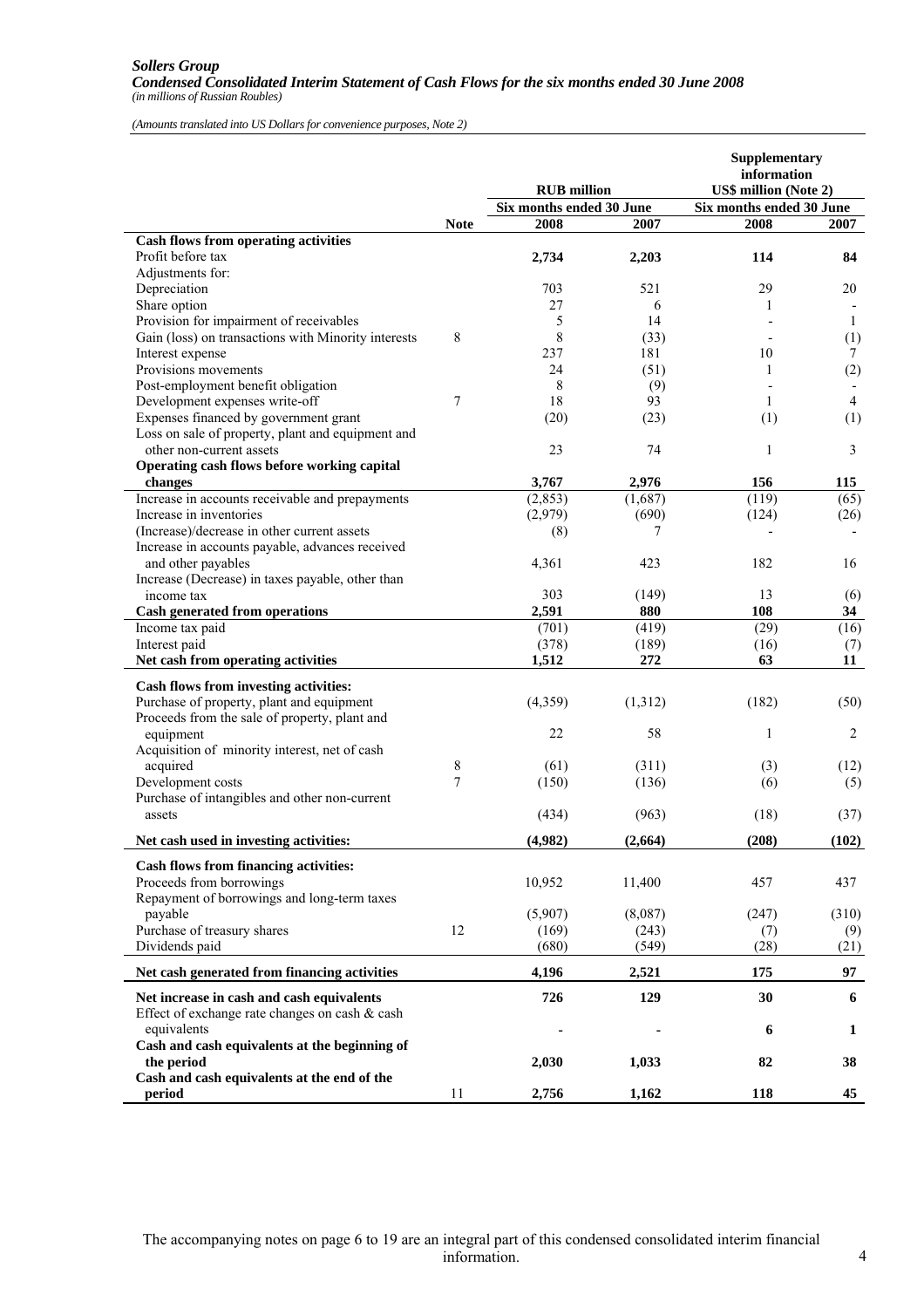#### *Sollers Group Condensed Consolidated Interim Statement of Changes in Equity for the six months ended 30 June 2008 (in millions of Russian Roubles)*

*(Amounts translated into US Dollars for convenience purposes, Note 2)*

|                                                                 | <b>Note</b> | <b>Share</b><br>capital | <b>Treasury</b><br>shares | <b>Share</b> | <b>Share</b><br>option premium | <b>Additional</b><br>paid-in-<br>capital | <b>Retained</b><br>earnings | Attribu-<br>table to<br>equity<br>share-<br>holders<br>of the<br>Company | <b>Minority</b><br>interest  | <b>Total</b><br>equity |
|-----------------------------------------------------------------|-------------|-------------------------|---------------------------|--------------|--------------------------------|------------------------------------------|-----------------------------|--------------------------------------------------------------------------|------------------------------|------------------------|
| <b>Balance</b> at                                               |             |                         |                           |              |                                |                                          |                             |                                                                          |                              |                        |
| 31 December 2006                                                |             | 530                     |                           |              | 6,019                          | 1,438                                    | 4,769                       | 12,756                                                                   | 4,008                        | 16,764                 |
| Profit for the<br>period<br>Acquisition of<br>minority          |             |                         |                           |              |                                |                                          | 1,289                       | 1,289                                                                    | 338                          | 1,627                  |
| interest                                                        | 8           |                         |                           |              |                                |                                          |                             | $\overline{\phantom{0}}$                                                 | (344)                        | (344)                  |
| Share option                                                    | 12          |                         |                           | 6            |                                |                                          |                             | 6                                                                        | L,                           | 6                      |
| Treasury shares<br>acquisition                                  | 12          |                         | (243)                     |              |                                |                                          |                             | (243)                                                                    | $\overline{\phantom{0}}$     | (243)                  |
| Dividends                                                       | 12          |                         |                           |              |                                | ٠                                        | (675)                       | (675)                                                                    | $\overline{\phantom{0}}$     | (675)                  |
| <b>Balance</b> at<br>30 June 2007                               |             | 530                     | (243)                     | 6            | 6,019                          | 1,438                                    | 5,383                       | 13,133                                                                   | 4,002                        | 17,135                 |
| <b>Balance</b> at<br>31 December 2007                           |             | 530                     | (735)                     | 39           | 6,019                          | 1,438                                    | 6,697                       | 13,988                                                                   | 4,426                        | 18,414                 |
| Profit for the<br>period<br>Acquisition of<br>minority          |             |                         |                           |              |                                |                                          | 1,408                       | 1,408                                                                    | 537                          | 1,945                  |
| interest                                                        |             |                         |                           |              |                                |                                          |                             |                                                                          | (53)                         | (53)                   |
| Share option                                                    | 12          |                         |                           | 28           |                                |                                          |                             | 28                                                                       | $\qquad \qquad \blacksquare$ | 28                     |
| Treasury shares<br>acquisition                                  | 12          |                         | (169)                     |              |                                |                                          |                             | (169)                                                                    | -                            | (169)                  |
| Dividends                                                       | 12          |                         |                           |              |                                | $\overline{\phantom{0}}$                 | (1,000)                     | (1,000)                                                                  | $\overline{\phantom{0}}$     | (1,000)                |
| <b>Balance</b> at<br>30 June 2008                               |             | 530                     | (904)                     | 67           | 6,019                          | 1,438                                    | 7,105                       | 14,255                                                                   | 4,910                        | 19,165                 |
| Supplementary<br>information<br><b>US\$</b> million<br>(Note 2) |             |                         |                           |              |                                |                                          |                             |                                                                          |                              |                        |
| <b>Balance</b> at<br>30 June 2007                               |             | 21                      | (9)                       |              | 233                            | 56                                       | 210                         | 511                                                                      | 155                          | 666                    |
| <b>Balance</b> at<br>30 June 2008                               |             | 23                      | (39)                      | 3            | 257                            | 61                                       | 302                         | 607                                                                      | 209                          | 816                    |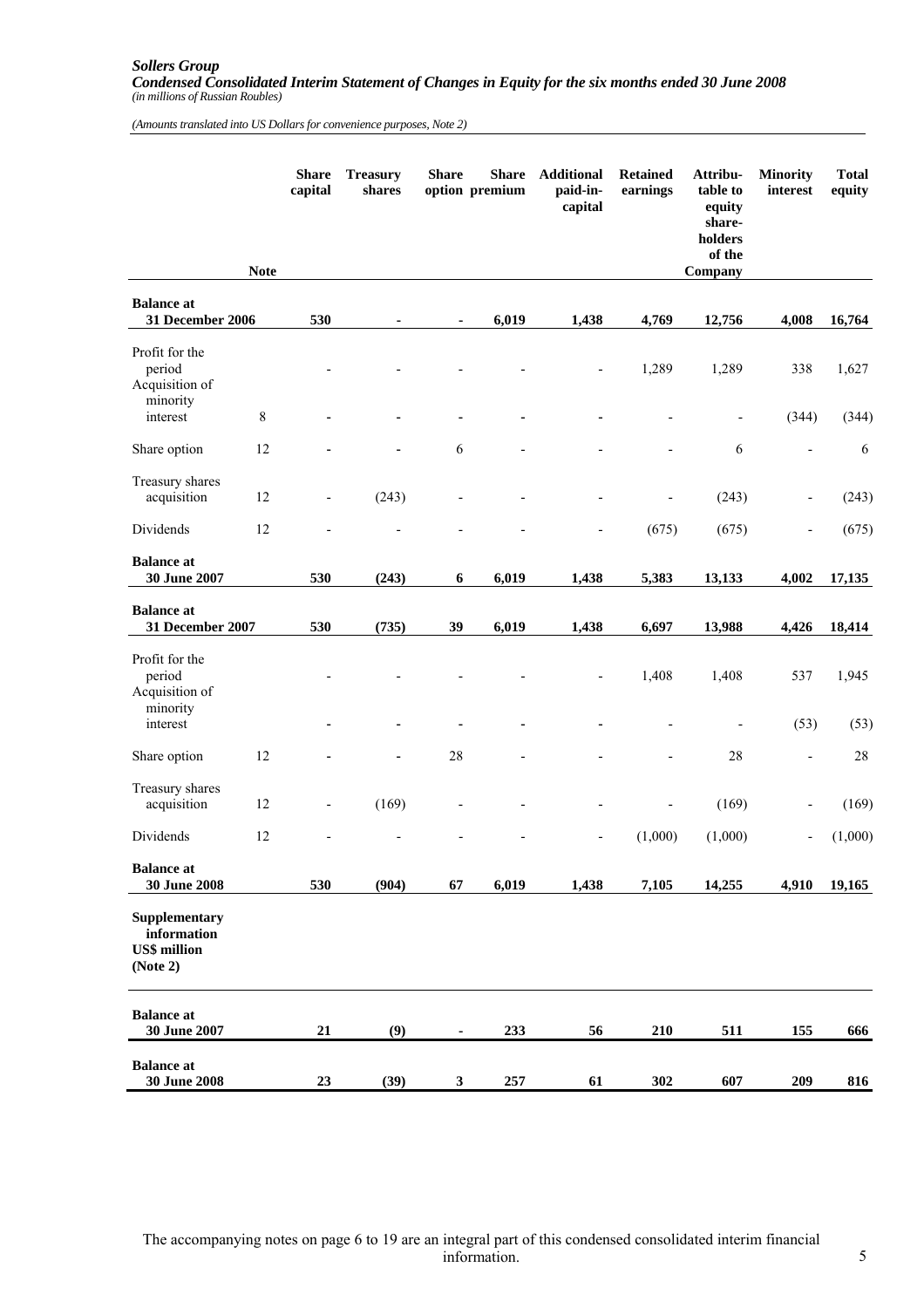# **1 The Sollers Group and its operations**

OAO "Sollers", previously called OAO "Severstal-auto", (the "Company") and its subsidiaries' (the "Group") principal activities are the manufacture and sale of vehicles, including automotive components, assembly kits, and engines. The Group's manufacturing facilities are primarily based in the city of Ulyanovsk, the Nizhniy Novgorod region, the city of Naberezhnye Chelny and Elabuga in the Russian Federation.

OAO "Severstal-auto" was incorporated as an open joint stock company in the Russian Federation in March 2002 by OAO "Severstal" (the predecessor) by contributing its controlling interests in OAO "UAZ" and OAO "ZMZ", which were acquired through purchases close to the end of 2000, in exchange for the Company's share capital.

The ultimate controlling party of the Group is Vadim Shvetsov being the principal shareholder of the Company.

In April 2008 the Group adopted its new name "Sollers" and OAO "Severstal-auto" was renamed.

The Company's shares are listed on RTS and MICEX.

During the six months ended 30 June 2008 the Group incorporated 6 subsidiaries: OOO Severstalavto-Finance, Aviaction Incorporated, PDL Supervisory Assistance, Severstalauto-FPT, OOO "Automobiles of Italy", where the Group controls 100% of voting rights and OOO Severstalauto-Stola, where the Group controls 51% of voting rights. OOO Severstalauto-Finance is intended for providing customers with financial services. Aviaction Incorporated and PDL Supervisory Assistance are logistic companies. Severstalauto-FPT is intended for engine production. OOO Severstalauto-Stola is intended for stamping and subassembly. OOO "Automobiles of Italy" is intended for passenger car assembly and distribution in cooperation with FIAT.

During the six months ended 30 June 2008 the Group incorporated an associate company with Korean OEM DaeWon – OOO DaeWon Severstal-Auto Elabuga, where the Group controls 30% of voting rights. OOO DaeWon Severstal-Auto Elabuga will produce some vehicle components.

During the six months ended 30 June 2008, the Group acquired 100% stakes in 3 new subsidiaries for own dealership network development (Note 8).

The registered office of the Company is Kolpachniy Pereulok, 6, building 2, Moscow, 101000, Russian Federation.

These condensed consolidated interim financial information were approved for issue by the General Director and Chief Financial Officer on 16 September 2008.

# **2 Basis of preparation and significant accounting policies**

# **2.1. Basis of preparation**

These condensed consolidated interim financial statements have been prepared in accordance with International Accounting Standard No.34, Interim financial reporting ("IAS 34"). These condensed consolidated interim financial statements do not contain all the information required for the preparation of the annual consolidated financial statements, and should be read in conjunction with the annual consolidated financial statements of the Group for the year ended 31 December 2007 prepared in accordance with International Financial Reporting Standards ('IFRS'). Except as discussed below, the 31 December 2007 consolidated balance sheet data has been derived from audited financial statements.

# **2.2. Significant accounting policies**

The accounting policies adopted are consistent with those of the annual consolidated financial statements for the year ended 31 December 2007, as described in the annual consolidated financial statements of the Group for the year ended 31 December 2007.

*Investments in associates***.** Associates are entities over which the Group has significant influence, but not control, generally accompanying a shareholding of between 20 and 50 percent of the voting rights. Investments in associates are accounted for by the equity method of accounting and are initially recognised at cost. The carrying amount of associates includes goodwill identified on acquisition less accumulated impairment losses, if any. The Group's share of the post-acquisition profits or losses of associates is recorded in the consolidated income statement, and its share of post-acquisition movements in reserves is recognised in reserves. When the Group's share of losses in an associate equals or exceeds its interest in the associate, including any other unsecured receivables, the Group does not recognise further losses, unless it has incurred obligations or made payments on behalf of the associate.

Unrealised gains on transactions between the Group and its associates are eliminated to the extent of the Group's interest in the associates; unrealised losses are also eliminated unless the transaction provides evidence of an impairment of the asset transferred.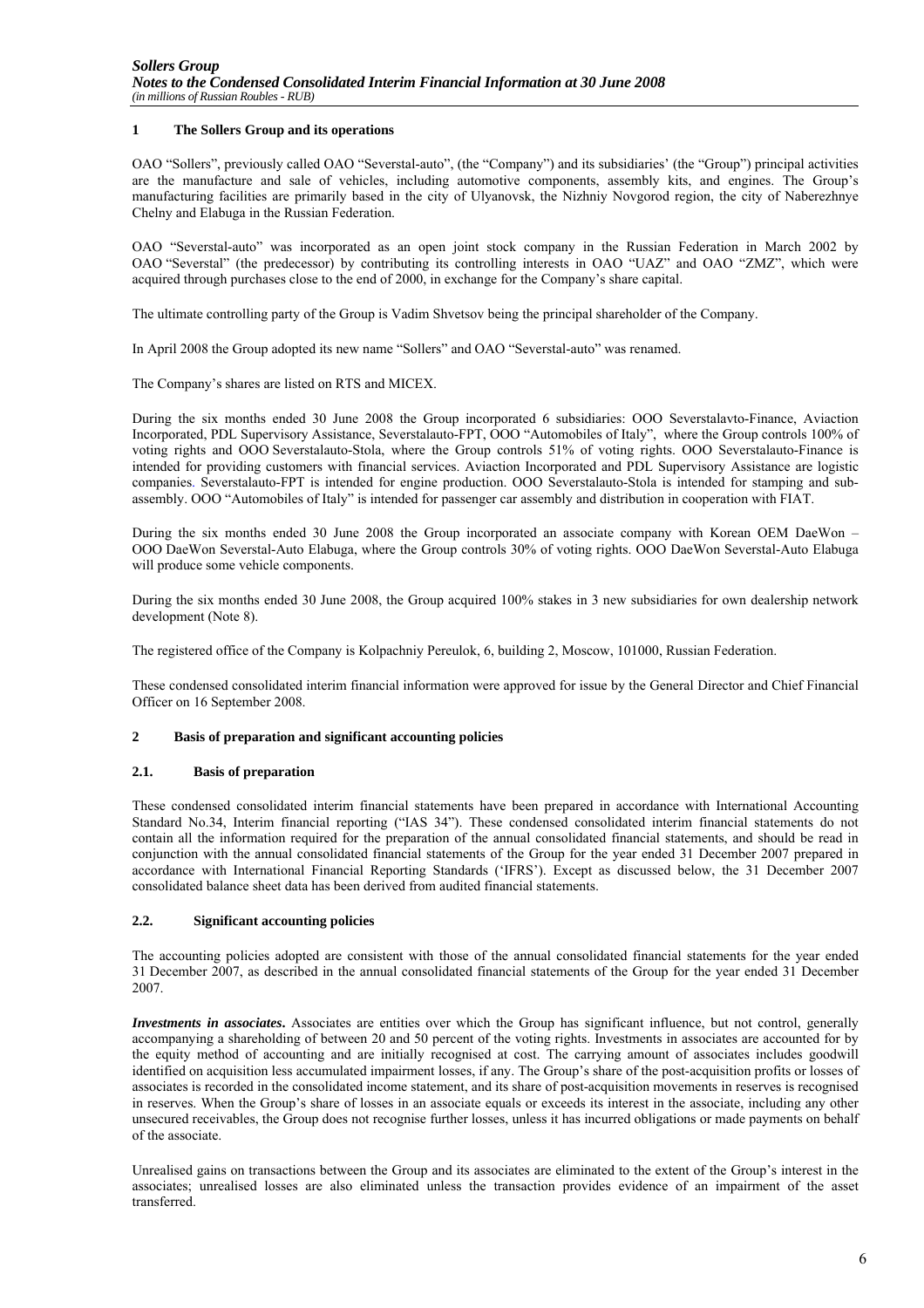# **2 Basis of preparation and significant accounting policies (continued)**

# **2.3. Supplementary information**

U.S. Dollar ("US\$") amounts shown in the consolidated financial statements are translated from the RUB as a matter of arithmetic computation only, at the official rate of the Central Bank of the Russian Federation at 30 June 2008 of RUB 23.46  $=$ US\$1 (at 31 December 2007 of RUB 24,55 = US\$1). The statements of income and cash flow have been translated at the average exchange rates during the six months ended 30 June 2008 of 23.94 RUB per \$1 and 30 June 2007 of 26.08 RUB per \$1. The difference was recognised in equity. The US\$ amounts are presented solely for the convenience of the reader, and should not be treated as a representation that RUB amounts have been or could have been converted to the US\$ at this rate, nor that the US\$ amounts present fairly the financial position and results of operations and cash flows of the Group in accordance with IFRS.

Exchange restrictions and currency controls exist relating to converting the RUB into other currencies. The RUB is not freely convertible in most countries outside of the Russian Federation.

#### **3 Adoption of new and revised standards and interpretations**

Certain new IFRS became effective for the Group from 1 January 2008. Listed below are those new or amended standards or interpretations which are or in the future could be relevant to the Group's operations and the nature of their impact on the Group's accounting policies. All changes in accounting policies were applied retrospectively with adjustments made to the retained earnings at 1 January 2007, unless otherwise described below.

*IFRIC 11*, IFRS 2**,** Group and Treasury Share Transactions (effective for annual periods beginning on or after 1 March 2007).

*IFRIC 12*, Service Concession Arrangements (effective for annual periods beginning on or after 1 January 2008).

*IFRIC 14, IAS 19*, The limit on a Defined Benefit Asset, Minimum Funding requirements and their Interactions (effective for annual periods beginning on or after 1 January 2008).

These new standards have no affect on the Group's financial statements.

### **4 New accounting pronouncements**

Certain new standards and interpretations have been published that are mandatory for the Group's accounting periods beginning on or after 1 January 2009 or later periods and which the entity has not early adopted:

*IFRS 8, Operating Segments (effective for annual periods beginning on or after 1 January 2009).* The Standard applies to entities whose debt or equity instruments are traded in a public market or that file, or are in the process of filing, their financial statements with a regulatory organization for the purpose of issuing any class of instruments in a public market. IFRS 8 requires an entity to report financial and descriptive information about its operating segments and specifies how an entity should report such information. Management is currently assessing what impact the Standard will have on segment disclosures in the Group's financial statements. Management does not expect IFRS 8 to affect significantly the Group's financial statements.

*Puttable financial instruments and obligations arising on liquidation – IAS 32 and IAS 1 Amendment (effective from 1 January 2009).* The amendment requires classification as equity of some financial instruments that meet the definition of a financial liability. This amendment will not have any impact on Company's financial statements.

*IAS 23, Borrowing costs (Revised).* IAS 23 removes the option of immediately recognizing as an expense borrowing costs that are directly attributable to the acquisition, construction or production of a qualifying asset. A qualifying asset is one that takes a substantial period of time to get ready for use or sale. An entity is, therefore, required to capitalize such borrowing costs as part of the cost of the asset. The revised Standard does not require the capitalization of borrowing costs relating to assets measured at fair value, and inventories that are manufactured or produced in large quantities on a repetitive basis, even if they take a substantial period of time to get ready for use or sale. The revised Standard applies to borrowing costs relating to qualifying assets for which the commencement date for capitalization is on or after 1 January 2009. The Group has a policy of capitalisation of these borrowing costs. The change will not affect financial statements of the Group.

*IAS 1, Presentation of Financial Statements (revised September 2007; effective for annual periods beginning on or after 1 January 2009).* The main change in IAS 1 is the replacement of the income statement by a statement of comprehensive income which will also include all non-owner changes in equity, such as the revaluation of available-for-sale financial assets. Alternatively, entities will be allowed to present two statements: a separate income statement and a statement of comprehensive income. The revised IAS 1 also introduces a requirement to present a statement of financial position (balance sheet) at the beginning of the earliest comparative period whenever the entity restates comparatives due to reclassifications, changes in accounting policies, or corrections of errors. The Group expects the revised IAS 1 to affect the presentation of its financial statements but to have no impact on the recognition or measurement of specific transactions and balances.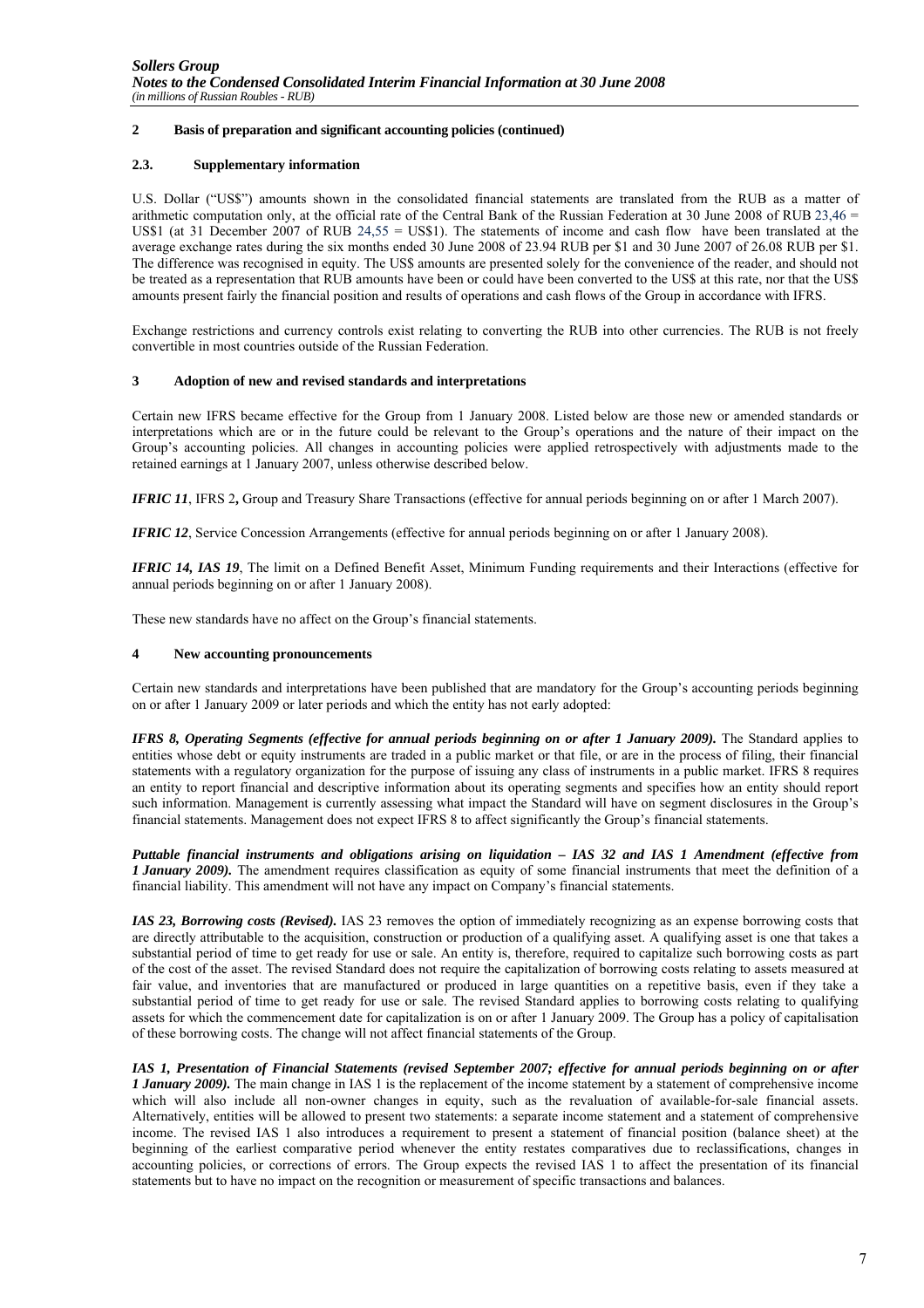#### **4 New accounting pronouncements (continued)**

*IAS 27, Consolidated and Separate Financial Statements (revised January 2008; effective for annual periods beginning on or after 1 July 2009).* The revised IAS 27 will require an entity to attribute total comprehensive income to the owners of the parent and to the non-controlling interests (previously "minority interests") even if this results in the non-controlling interests having a deficit balance (the current standard requires the excess losses to be allocated to the owners of the parent in most cases). The revised standard specifies that changes in a parent's ownership interest in a subsidiary that do not result in the loss of control must be accounted for as equity transactions. It also specifies how an entity should measure any gain or loss arising on the loss of control of a subsidiary. At the date when control is lost, any investment retained in the former subsidiary will have to be measured at its fair value. The Group is currently assessing the impact of the amended standard on its consolidated financial statements.

*IFRS 3, Business Combinations (revised January 2008; effective for business combinations for which the acquisition date is on or after the beginning of the first annual reporting period beginning on or after 1 July 2009).* The revised IFRS 3 will allow entities to choose to measure non-controlling interests using the existing IFRS 3 method (proportionate share of the acquiree's identifiable net assets) or on the same basis as US GAAP (at fair value). The revised IFRS 3 is more detailed in providing guidance on the application of the purchase method to business combinations. The requirement to measure at fair value every asset and liability at each step in a step acquisition for the purposes of calculating a portion of goodwill has been removed. Instead, goodwill will be measured as the difference at acquisition date between the fair value of any investment in the business held before the acquisition, the consideration transferred and the net assets acquired. Acquisition-related costs will be accounted for separately from the business combination and therefore recognised as expenses rather than included in goodwill. An acquirer will have to recognise at the acquisition date a liability for any contingent purchase consideration. Changes in the value of that liability after the acquisition date will be recognised in accordance with other applicable IFRSs, as appropriate, rather than by adjusting goodwill. The revised IFRS 3 brings into its scope business combinations involving only mutual entities and business combinations achieved by contract alone. The application of the standard is prospective and will affect only future acquisitions.

*Vesting Conditions and Cancellations – Amendment to IFRS 2, Share-based Payment (issued in January 2008; effective for annual periods beginning on or after 1 January 2009).* The amendment clarifies that only service conditions and performance conditions are vesting conditions. Other features of a share-based payment are not vesting conditions. The amendment specifies that all cancellations, whether by the entity or by other parties, should receive the same accounting treatment. The Group is currently assessing the impact of the amended standard on its consolidated financial statements.

*Improvements to International Financial Reporting Standards (issued in May 2008).* In 2007, the International Accounting Standards Board decided to initiate an annual improvements project as a method of making necessary, but non-urgent, amendments to IFRS. The amendments issued in May 2008 consist of a mixture of substantive changes, clarifications, and changes in terminology in various standards. The substantive changes relate to the following areas: classification as held for sale under IFRS 5 in case of a loss of control over a subsidiary; possibility of presentation of financial instruments held for trading as non-current under IAS 1; accounting for sale of IAS 16 assets which were previously held for rental and classification of the related cash flows under IAS 7 as cash flows from operating activities; clarification of definition of a curtailment under IAS 19; accounting for below market interest rate government loans in accordance with IAS 20; making the definition of borrowing costs in IAS 23 consistent with the effective interest method; clarification of accounting for subsidiaries held for sale under IAS 27 and IFRS 5; reduction in the disclosure requirements relating to associates and joint ventures under IAS 28 and IAS 31; enhancement of disclosures required by IAS 36; clarification of accounting for advertising costs under IAS 38; amending the definition of the fair value through profit or loss category to be consistent with hedge accounting under IAS 39; introduction of accounting for investment properties under construction in accordance with IAS 40; and reduction in restrictions over manner of determining fair value of biological assets under IAS 41. Further amendments made to IAS 8, 10, 18, 20, 29, 34, 40, 41 and to IFRS 7 represent terminology or editorial changes only, which the IASB believes have no or minimal effect on accounting. The Group is currently assessing the impact of the amended standard on its consolidated financial statements.

Cost of an Investment in a Subsidiary, Jointly Controlled Entity or Associate – IFRS 1 and IAS 27 Amendment (revised May 2008; effective for annual periods beginning on or after 1 January 2009). The amendment allows first-time adopters of IFRS to measure investments in subsidiaries, jointly controlled entities or associates at fair value or at previous GAAP carrying value as deemed cost in the separate financial statements. The amendment also requires distributions from pre-acquisition net assets of investees to be recognised in profit or loss rather than as a recovery of the investment. The Group is currently assessing the impact of the amended standard on its consolidated financial statements.

IFRIC 13, Customer Loyalty Programmes (issued in June 2007; effective for annual periods beginning on or after 1 July 2008). IFRIC 13 clarifies that where goods or services are sold together with a customer loyalty incentive (for example, loyalty points or free products), the arrangement is a multiple-element arrangement and the consideration receivable from the customer is allocated between the components of the arrangement using fair values. The Group is currently assessing the impact of the amended standard on its consolidated financial statements.

IFRIC 15, Agreements for the Construction of Real Estate (effective for annual periods beginning on or after 1 January 2009). The interpretation applies to the accounting for revenue and associated expenses by entities that undertake the construction of real estate directly or through subcontractors, and provides guidance for determining whether agreements for the construction of real estate are within the scope of IAS 11 or IAS 18. It also provides criteria for determining when entities should recognise revenue on such transactions. The Group is currently assessing the impact of the amended standard on its consolidated financial statements.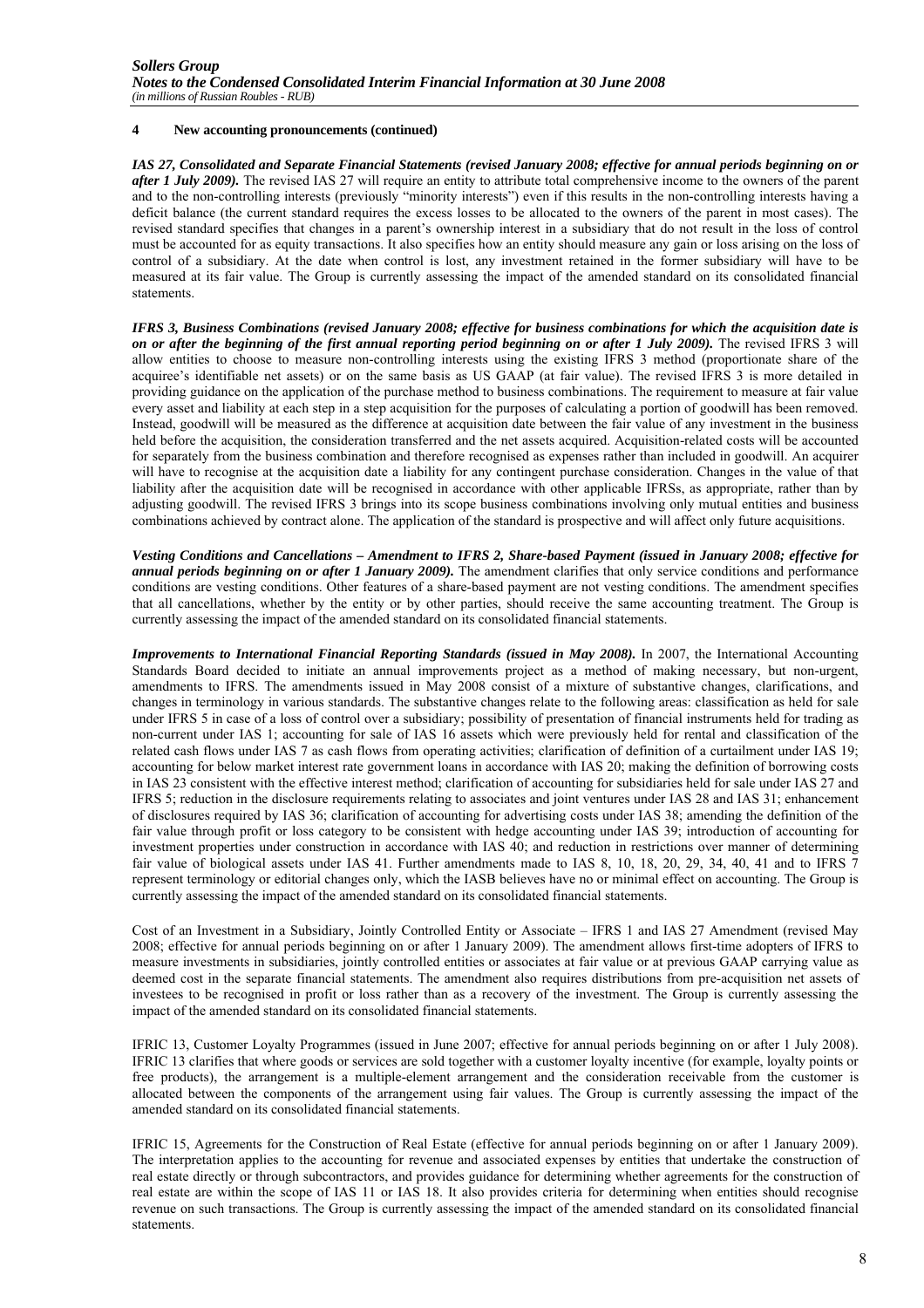# **4 New accounting pronouncements (continued)**

IFRIC 16, Hedges of a Net Investment in a Foreign Operation (effective for annual periods beginning on or after 1 October 2008). The interpretation explains which currency risk exposures are eligible for hedge accounting and states that translation from the functional currency to the presentation currency does not create an exposure to which hedge accounting could be applied. The IFRIC allows the hedging instrument to be held by any entity or entities within a group except the foreign operation that itself is being hedged. The interpretation also clarifies how the gain or loss recycled from the currency translation reserve to profit or loss is calculated on disposal of the hedged foreign operation. Reporting entities will apply IAS 39 to discontinue hedge accounting prospectively when their hedges do not meet the criteria for hedge accounting in IFRIC 16. IFRIC 16 does not have an impact on these consolidated financial statements as the Group does not apply hedge accounting.

# **5 Balances and transactions with related parties**

Parties are generally considered to be related if one party has the ability to control the other party, is under common control with, or exercises significant influence over the other party in making financial and operational decisions as defined by IAS 24, Related Party Disclosures. In considering each possible related party relationship, attention is directed to the substance of the relationship, not merely the legal form.

#### **5.1. Balances and transactions with related parties**

There were no balances with related parties of the Group as at 30 June 2007.

Balances with related parties of the Group as at 30 June 2008:

|                                     | Other related parties                 | Total |
|-------------------------------------|---------------------------------------|-------|
| Nature of the relationship          | Significant influence over subsidiary |       |
| <b>Balances</b>                     |                                       |       |
| <b>At 30 June 2008</b>              |                                       |       |
| Accounts receivable and prepayments |                                       |       |
| Accounts payable                    |                                       |       |

Transactions with related parties of the Group for the years ended 30 June 2008 and 30 June 2007 consist of the following:

|                               | <b>Newdeal</b><br><b>Investments</b><br><b>Limited</b> | <b>Other Severstal</b><br>group companies                 | <b>Members of the</b><br><b>Board of Directors</b><br>and Management | Other related<br>parties                    | <b>Total</b> |
|-------------------------------|--------------------------------------------------------|-----------------------------------------------------------|----------------------------------------------------------------------|---------------------------------------------|--------------|
| Nature of relationship        | Parent company                                         | Significant influence<br>of through common<br>shareholder | Significant<br>influence                                             | Significant<br>influence over<br>subsidiary |              |
| <b>Transactions</b>           |                                                        |                                                           |                                                                      |                                             |              |
| Six months ended 30 June 2008 |                                                        |                                                           |                                                                      |                                             |              |
| Purchases                     |                                                        |                                                           |                                                                      |                                             |              |
| Sales revenue                 |                                                        |                                                           |                                                                      | 277                                         | 167          |
| Share option                  |                                                        |                                                           | 28                                                                   |                                             | 28           |
| Dividends paid                | 580                                                    |                                                           |                                                                      |                                             | 580          |
| Six months ended 30 June 2007 |                                                        |                                                           |                                                                      |                                             |              |
| Purchases                     |                                                        | 91                                                        |                                                                      |                                             | 91           |
| Sales revenue                 |                                                        |                                                           |                                                                      |                                             |              |
| Share option                  |                                                        |                                                           | h.                                                                   |                                             | h            |
| Dividends paid                | 411                                                    |                                                           |                                                                      |                                             | 411          |

#### **5.2. Directors' compensation**

Compensation paid to 9 key managers and directors (six months ended 30 June 2007: 9 people) is made up of a contractual salary, a performance bonus depending on operating results and share options bonuses.

Additional fees, compensation and allowances to directors for their services in that capacity, and also for attending board meetings and board committees' meetings were not paid.

On 30 May 2007 the Group granted senior management options to acquire in total 790,000 of the Company's ordinary shares at an exercise price of \$30.5 which represents the average market share price for the 3 months preceding the grant date. Market share price at grant date equals \$30. The options are exercisable during 3 years after a 1 year vesting period for the members of the Board of directors (150,000 shares) and during 2 years after a 2 years vesting period for the senior management (640,000 shares), subject to certain conditions, including remaining in employment in the Group up until the vesting date.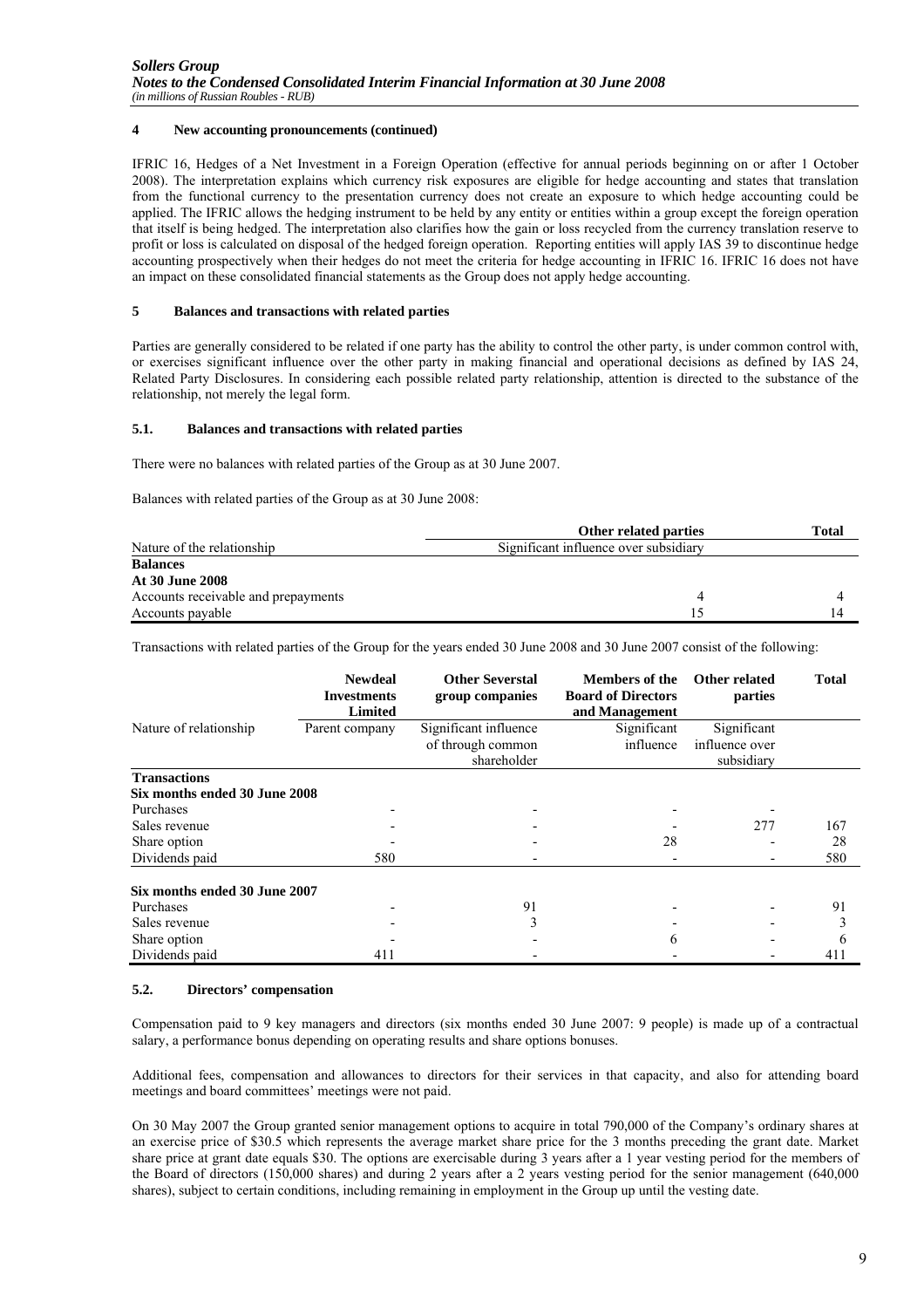# **5 Balances and transactions with related parties (continued)**

#### **5.2. Directors' compensation (continued)**

On May 30 2008 the Group additionally granted Board of Directors options to acquire in total 80,000 of the Company's ordinary shares at an exercise price of \$60.86 which represents average market share price for 3 month preceding grant date. Market share price at grant date equals \$63.25. The options are exercisable during 3 years after a 1 year vesting period subject to certain conditions, including remaining in employment in the Group up until the vesting date.

During the six months ended 30 June 2008 one director exercised an option for 20,000 ordinary shares at an exercise price of US\$ 30.50. See note 12.

Total key management and directors' compensation included in expenses in the statement of income comprises:

short-term employee benefits amounting to RUB 68 for the six months ended 30 June 2008 (RUB 47 for the six months ended 30 June 2007);

expenses recognized under equity-settled, share based compensation amounting to RUB 28 (RUB 6 for the six months ended 30 June 2007).

#### **6 Property, plant and equipment**

Acquisitions of property, plant, and equipment for the period amounted RUB 3,638 (for six months ended 30 June 2007 – RUB 1,313), see also Note 8. Disposals of property, plant, and equipment for the period amounted RUB 41 (for six months ended 30 June 2007 – RUB 132).

Bank borrowings are secured on properties as at 30 June 2008 to the value of RUB 729 (31 December 2007: RUB 785); see Note 15.

During six months ended 30 June 2008 the Group capitalized borrowing costs of RUB 152 (six months ended 30 June 2007: RUB 49) in the cost of the qualifying assets, annual capitalization rate was 8% (six months ended 30 June 2007: 8%).

The Group owns the land on which factories and buildings, comprising the principal manufacturing facilities of the Group, are situated. At 30 June 2008 cost of the land amounts to RUB 1,031 (31 December 2007: RUB 931).

#### **7 Development costs**

|                                                | <b>30 June 2008</b> | <b>30 June 2007</b> |
|------------------------------------------------|---------------------|---------------------|
| Cost                                           |                     |                     |
| Balance at the beginning of the year           | 1,161               | 870                 |
| Additions                                      | 150                 | 136                 |
| Disposal                                       | (33)                | (93)                |
| Balance at the end of the period               | 1,278               | 913                 |
| <b>Accumulated amortisation and impairment</b> |                     |                     |
| Balance at the beginning of the year           | (291)               | (67)                |
| Amortisation charge                            | (88)                | (46)                |
| Disposal                                       | 18                  |                     |
| Balance at the end of the period               | (361)               | (113)               |
| <b>Net Book Value</b>                          | 917                 | 800                 |

The write-off consists of costs that will not result in future economic benefits to the Group.

Development costs comprise:

|                                                                  | JU JUNE ZUVO | 31 December 2007 |
|------------------------------------------------------------------|--------------|------------------|
| Development of diesel engine funded by government grant          | 197          | 206              |
| Expenditures related to establishing production of diesel engine | 128          | 134              |
| Development of new off-road vehicle (UAZ Patriot)                | 127          | 153              |
| Improvement of vehicles to satisfy Euro-2 requirements           | 15           | 22               |
| Improvement of vehicles to satisfy Euro-3 requirements           | 51           | 67               |
| Development of SYMC production process                           | 68           | 64               |
| Improvement of some vehicle component parts                      | 23           | 25               |
| Development of new light commercial vehicle (UAZ-2360)           | 25           | 23               |
| Improvement of diesel engine funded by internal financing        |              |                  |
| Development of Fiat production process                           | 49           | 39               |
| <b>ISUZU</b> light trucks                                        |              |                  |
| Development of FIAT Ducato production                            | 55           | 21               |
| Development of stamping                                          | 66           | 51               |
| Improvement of vehicles to satisfy Euro-4 requirements           | 20           |                  |
| Other                                                            | 87           | 57               |
| <b>Total</b>                                                     | 917          | 870              |

**30 June 2008 31 December 2007**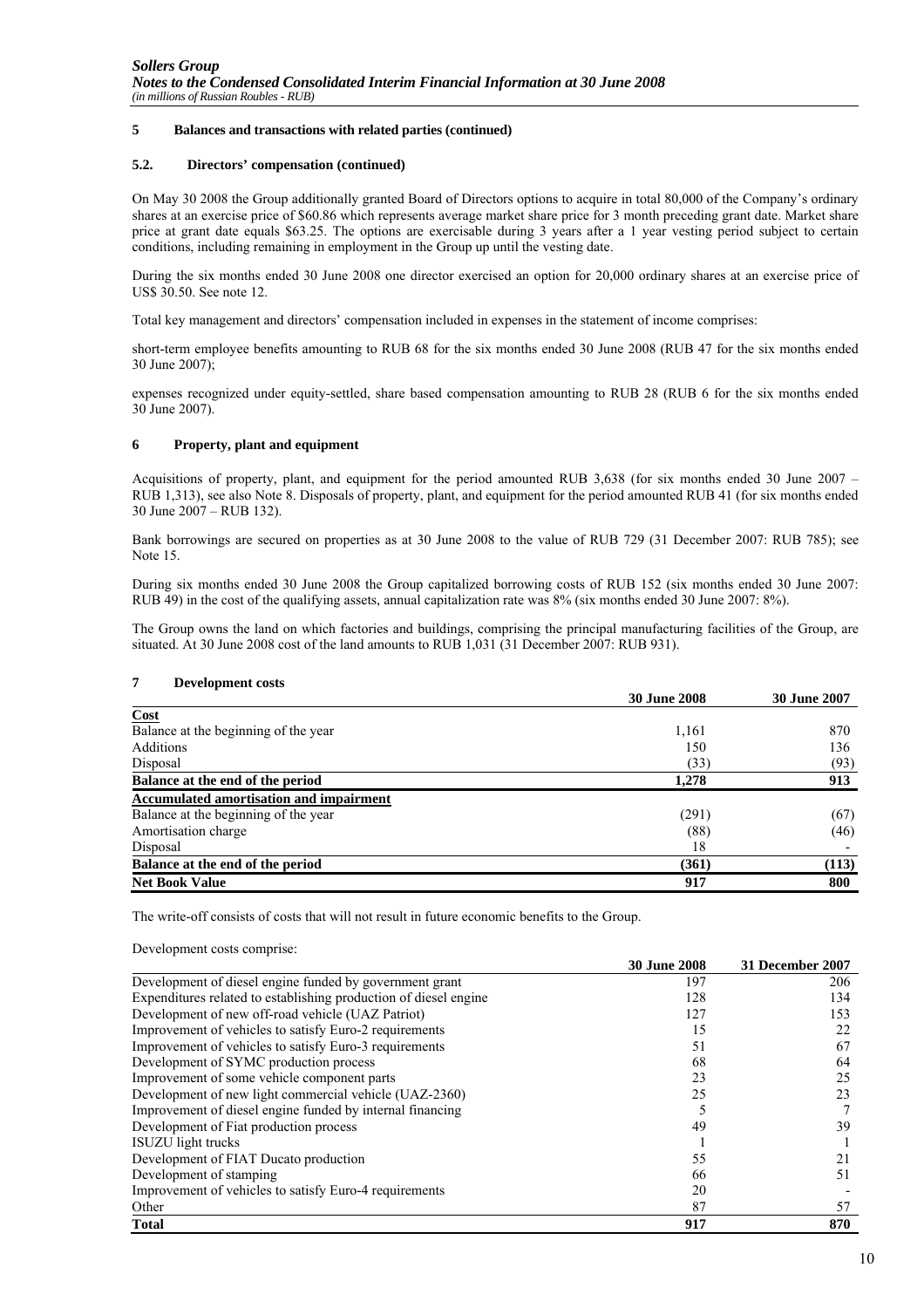# **8 Acquisitions**

#### *Increase in controlling stake over OAO "ZMZ"*

The controlling stake in OAO "ZMZ" was further increased by step acquisition from 78.84% to 79.33% of total share capital in the six month period ended 30 June 2008.

|                                                         | Six month ended |
|---------------------------------------------------------|-----------------|
|                                                         | 30 June 2008    |
| Step increase in % of ownership                         | $0.49\%$        |
| Purchase consideration                                  |                 |
| Share of net assets acquired from minority shareholders | (53)            |
| Loss on acquisition of minority interest                |                 |

The controlling stake in OAO "ZMZ" was further increased by step acquisition from 75.04% to 78.84% of total share capital in six month period ended 30 June 2007.

|                                                         | Six month ended |
|---------------------------------------------------------|-----------------|
|                                                         | 30 June 2007    |
| Step increase in % of ownership                         | 3.80%           |
| Purchase consideration                                  | $31^{\circ}$    |
| Share of net assets acquired from minority shareholders | (344)           |
| Gain on acquisition of minority interest                | (33)            |

#### *Acquisition of OOO "Autocentre na Kolomyazhskom"*

In March 2008, the Group completed the purchase of a 100% stake of equity of OOO "Autocentre no Kolomyazhskom" (St. Petersburg) for a total consideration of RUB 288. The purchase consideration comprises cash paid of RUB 288.

This acquisition of net assets which did not comprise a business was accounted for by allocating the cost of the net assets between the identifiable assets and liabilities in the group based on their relative fair values at the date of acquisition.

The assets and liabilities arising from the acquisition are as follows:

|                                  | <b>Fair value</b> |
|----------------------------------|-------------------|
| Property, plant and equipment    | 623               |
| VAT recoverable                  |                   |
| Short-term borrowings            | (376)             |
| Net identifiable assets acquired | 288               |

#### *Acquisition of OOO "Saport"*

In May 2008, the Group completed the purchase of a 100% stake of equity of OOO "Saport" (Moscow) for a total consideration of RUB 115. The purchase consideration comprises cash paid of RUB 115.

This acquisition of net assets which did not comprise a business was accounted for by allocating the cost of the net assets between the identifiable assets and liabilities in the group based on their relative fair values at the date of acquisition.

The assets and liabilities arising from the acquisition are as follows:

|                                  | <b>Fair value</b> |
|----------------------------------|-------------------|
| Property, plant and equipment    |                   |
| Intangible assets                | 98                |
| Accounts receivable              |                   |
| Net identifiable assets acquired | 115               |

#### *Acquisition of OOO "Transportnik-12"*

In February 2008, the Group completed the purchase of a 100% stake of equity of OOO "Transportnik-12" (Nizhniy Novgorod) for a total consideration of RUB 179. The purchase consideration comprises cash paid of RUB 179.

This acquisition of net assets which did not comprise a business was accounted for by allocating the cost of the net assets between the identifiable assets and liabilities in the group based on their relative fair values at the date of acquisition.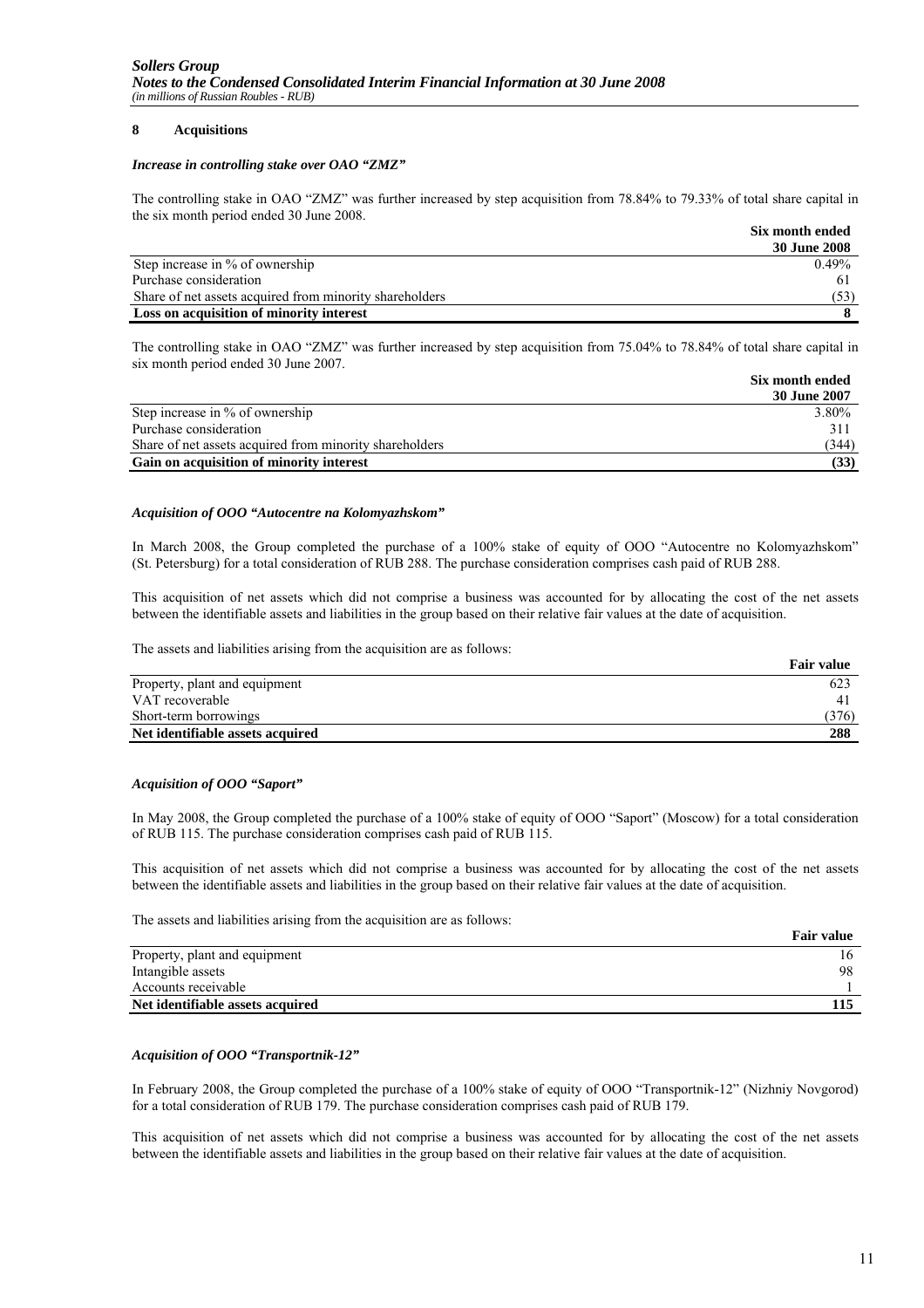#### **8 Acquisitions (continued)**

# *Acquisition of OOO "Transportnik-12" (continued)*

The assets and liabilities arising from the acquisition are as follows:

|                                  | <b>Fair value</b> |
|----------------------------------|-------------------|
| Cash and cash equivalents        |                   |
| Property, plant and equipment    | 150               |
| Intangible assets                | 41                |
| Accounts receivable              |                   |
| Trade and other accounts payable | (3)               |
| Short-term borrowings            | (10)              |
| Net identifiable assets acquired | 179               |

# **9 Inventories**

|                   | <b>30 June 2008</b> | 31 December 2007 |
|-------------------|---------------------|------------------|
| Raw materials     | 6,420               | 4,935            |
| Less: provision   | (75)                | (43)             |
|                   | 6,345               | 4,892            |
| Work in progress  | 1,044               | 836              |
|                   | 1,044               | 836              |
| Finished products | 3,361               | 2,043            |
| Less: provision   | (1                  | $^{(1)}$         |
|                   | 3,360               | 2,042            |
| <b>Total</b>      | 10,749              | 7,770            |

Inventories of RUB 212 (31 December 2007: RUB 221) have been pledged as security for borrowings, see Note 15.

#### **10 Accounts receivable and prepayments**

|                                | <b>30 June 2008</b> | 31 December 2007 |
|--------------------------------|---------------------|------------------|
| Trade receivables              | 7,613               | 5,238            |
| Less: provision for impairment | (48)                | (46)             |
| <b>Total financial assets</b>  | 7,565               | 5,192            |
| Other receivables              | 424                 | 224              |
| Less: provision for impairment | (12)                | (7)              |
|                                | 412                 | 217              |
| Advances to suppliers          | 818                 | 612              |
| Less: provision for impairment | (6)                 | (13)             |
|                                | 812                 | 599              |
| Taxes                          | 632                 | 492              |
| VAT recoverable, net           | 375                 | 455              |
| Prepayments                    | 22                  | 15               |
| <b>Total</b>                   | 9,818               | 6,970            |

Foreign currency denominated net trade receivables:

| <b>Currency</b> | <b>30 June 2008</b>      | 31 December 2007 |
|-----------------|--------------------------|------------------|
| Russian rouble  | 7.474                    | 5,075            |
| Euro            | $\overline{\phantom{0}}$ | 10               |
| US\$            |                          | 107              |
| <b>Total</b>    | 7.565                    | 5.192            |

The carrying value of accounts receivable and prepayments as at 30 June 2008 and 30 June 2007 is approximately equal to their fair value.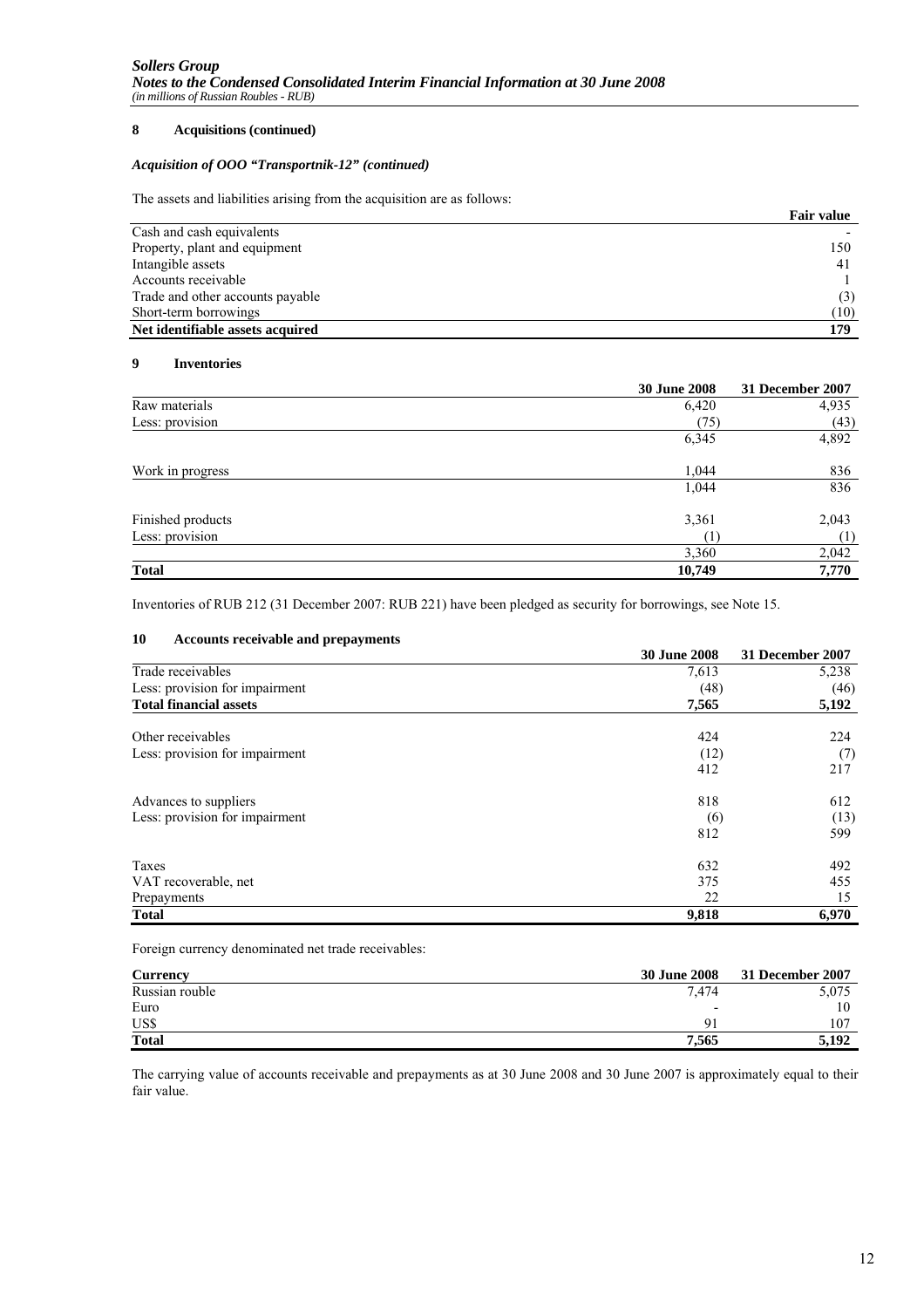# **11 Cash and cash equivalents**

|                                      | 30 June 2008 | 31 December 2007 |
|--------------------------------------|--------------|------------------|
| Cash on hand and balances with banks | 2,393        | 784              |
| Cash deposits                        | 354          | .226             |
| Short-term bank promissory notes     |              | 20               |
| <b>Total</b>                         | 2.756        | 2.030            |

Short term cash deposits of RUB 172 held by the Group at 30 June 2008 bear interest of 2.5% per annum, of RUB 93 bear interest of 4.5%, of RUB 89 bear interest of 6.25%-7.75% (31 December 2007: RUB 531 bear interest of 4%-4.6% per annum, RUB 605 bear interest of 5%-5.42%, RUB 90 bear interest of 6%-7.75%). Cash and cash equivalents of RUB 336 bear interest less than 3%, RUB 635 bear interest of 4%-5% , RUB 10 bear interest 6%-8% (31 December 2007: RUB 252 bear interest of 1%-3%, RUB 363 bear interest of 4%-5% per annum), RUB 1,421 held by the Group are not interest bearing (31 December 2007: RUB 189).

Foreign currency denominated cash balances consist of the following:

| <b>Currency</b> | 30 June 2008 | 31 December 2007 |
|-----------------|--------------|------------------|
| Euro            |              | $\mathbf{\tau}$  |
| Japanese yen    |              |                  |
| US\$            |              |                  |
| <b>Total</b>    | 46           | 26               |

The carrying value of cash and cash equivalents as at 30 June 2008 and 31 December 2007 is approximately equal their fair value.

# **12 Shareholders' equity**

The value of share capital issued and fully paid up consists of the following shares:

|                     | Number of<br>outstanding<br>ordinary shares<br>(thousands) | Number of<br>treasury<br>shares<br>(thousands) | Share<br>capital,<br><b>RUB</b> | <b>Treasury</b><br>shares | Share<br>premium,<br><b>RUB</b> | <b>Additional paid-in</b><br>capital,<br><b>RUB</b> |
|---------------------|------------------------------------------------------------|------------------------------------------------|---------------------------------|---------------------------|---------------------------------|-----------------------------------------------------|
| At 31 December 2007 | 34,270                                                     | 750                                            | 530                             | (735)                     | 6.019                           | 1.438                                               |
| At 30 June 2008     | 34.270                                                     | 888                                            | 530                             | (904)                     | 6.019                           | 1.438                                               |

The total authorised number of ordinary shares is 82,074 thousand (31 December 2007: 82,074 thousand). Nominal value of all shares is 12.5 roubles per share. Statutory share capital of the Company totalled RUB 428 (31 December 2007: RUB 428).

In accordance with Russian legislation, the Company distributes profits as dividends or transfers them to reserves (fund accounts) on the basis of financial statements prepared in accordance with Russian Accounting Rules. The statutory accounting reports of the Company are the basis for profit distribution and other appropriations. Russian legislation identifies the basis of distribution as the net profit. For the six months ended 30 June 2008, the net statutory loss for the Company as reported in the published annual statutory reporting forms was RUB 11 (profit for the six months ended 30 June 2007: RUB 204) and the closing balance of the accumulated profit including the current reporting period net statutory profit totaled to RUB 7,029 (as at 30 June 2007: RUB 7,085). However, this legislation and other statutory laws and regulations are open to legal interpretation and accordingly management believes at present that it would not be appropriate to disclose an amount for the distributable reserves in these consolidated financial information.

In June 2007, the General Shareholders' Meeting decided to pay dividends of RUB 675 for 2006, or 19.7 roubles per ordinary share. In May 2008, the General Shareholders' Meeting decided to pay dividends of RUB 1,000 for 2007, or 29.18 roubles per ordinary share.

In May 2008, the General Shareholders' Meeting approved the split of ordinary shares in proportion: one share will be converted into ten shares.

During the six months ended 30 June 2007 the Group acquired 308 thousands of ordinary shares of the Company on the market for RUB 243 at average price of 786 roubles per share (market price at the date of agreement was \$30 per share). During the six months ended 30 June 2008 the Group additionally acquired 138 thousands of ordinary shares of the Company on the market for RUB 169 at average price of 1,220 roubles per share.

The Company reserved these treasury shares for a share option program for senior management and members of the Board of directors (see Note 5.2).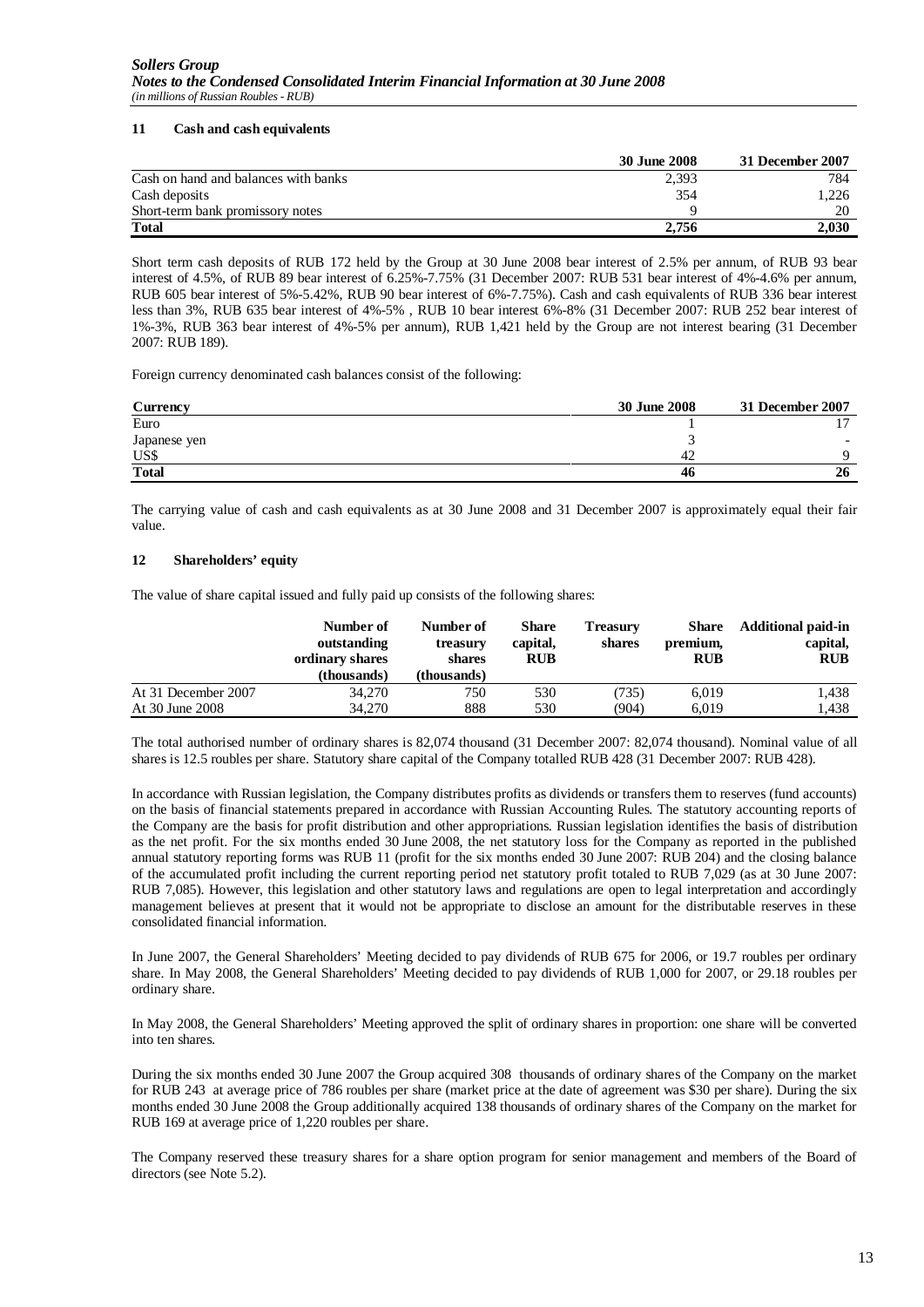# **12 Shareholders' equity (continued)**

On 30 May 2007 the Group granted senior management options to acquire in total 790,000 of the Company's ordinary shares at an exercise price of US\$ 30.5 (see Note 5.2).

At 30 June the Group had 770,000 outstanding options with exercise price of US\$ 30.5 per share.

During the six months ended 30 June 2008 the Group additionally granted Board of Directors option in total 80,000 of the Company's ordinary shares at an exercise price of US\$ 60.86 (see Note 5.2).

The fair value of options granted during the six months ended 30 June 2008 was determined using the Black-Scholes valuation model. The significant inputs into the model were share prices at the grant date, exercise price shown above, standard deviation of expected share price returns of 30%, option life disclosed above, and an annual risk-free interest rate of 5.7%. Historical three year volatility of Russian stock exchange index adjusted for the Company's beta was used as a proxy for the expected volatility of the share price.

In the six month ended 30 June 2008 the Group also recognized an expense in the amount of RUB 28 (for the six months ended 30 June 2007 ; RUB 6) for equity-settled share based compensation plan.

As at 30 June 2008 the total carrying amount of the share option in the balance sheet amounts to RUB 67.

#### **13 Long-term borrowings**

As at 30 June 2008 long-term debt comprises:

(a) rouble denominated non-convertible bonds for RUB 1,495 (31 December 2007: RUB 1,495) payable in six years time with a coupon payable every six months issued in January 2004. Initially the coupon rate was 11.25% per annum. In January 2007 the Group changed the bond interest rate from 11.25% to 8%. As a result the holders of a part of the bonds in the amount of RUB 762 requested early redemption of the bonds and all the amount was subsequently placed at the secondary market.

(b) rouble-denominated non-convertible bonds for RUB 2,990 (31 December 2007: RUB 2,990) payable in six years time with a coupon payable every six month of 7.7% per annum issued in July 2007. The Group has a right to change interest in 3 years time with possibility of early redemption request.

(c) rouble and foreign currency denominated loans at floating rates of EURIBOR +0.25%-2.375%, MOSPRIME +1.5% of RUB 2,685 (31 December 2007: RUB 1,661).

As at 30 June 2008 and 31 December 2007 the carrying value of these liabilities approximates their fair value. No significant or special covenants were issued during the year ended 30 June 2008 (year ended 31 December 2007: none).

Long-term debt is repayable as follows:

|                   | <b>30 June 2008</b> | 31 December 2007 |
|-------------------|---------------------|------------------|
| 1 to 5 years      | 6,545               | 5,897            |
| more than 5 years | 625                 | 249              |
| <b>Total</b>      | 7.170               | 6.146            |

As at 30 June 2008 and 31 December 2007 the carrying value of these liabilities approximates their fair value.

#### **14 Advances received and other payables**

| <b>30 June 2008</b> | 31 December 2007 |
|---------------------|------------------|
| 230                 | 1,103            |
| 184                 | 232              |
| 414                 | 1,335            |
| 594                 | 517              |
| 359                 | 303              |
| 83                  | 175              |
| 464                 | 155              |
| 189                 | 120              |
| 1,689               | 1,270            |
| 2,103               | 2,605            |
|                     |                  |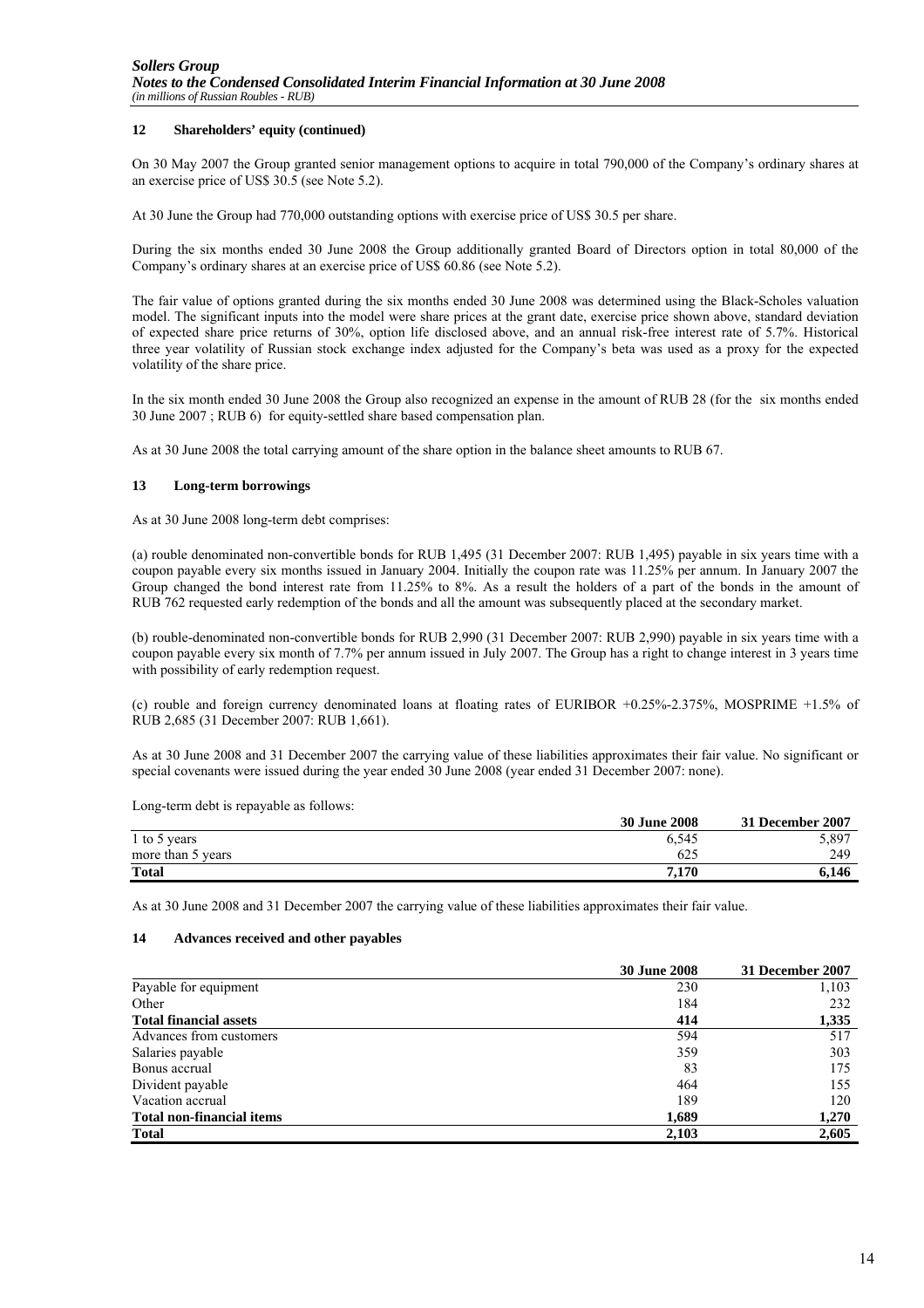# **15 Short-term borrowings**

As at 30 June 2008 and 31 December 2007 short-term borrowings consist of bank loans amounting to RUB 6,523 and RUB 2,491 respectively. That amount included a short-term part of long-term loans of RUB 425 (31 December 2007: RUB 298); and interest accrued on loans amounting to RUB 181 (31 December 2007: RUB 172).

As at 30 June 2008 short-term debt comprises a total of rouble and foreign currency denominated loans at effective interest rates of 1-5% of RUB 453, 5-10% of RUB 5,603 and floating rates of EURIBOR +0.25%-2.38% of RUB 115 and LIBOR +1.75% RUB 352. As at 31 December 2007 short-term debt comprises a total of rouble and foreign currency denominated loans at effective fixed interest rates of 6.8%-7% of RUB 1,401, 7%-8% of RUB 418 and floating rates of EURIBOR +0.25%-2.38% of RUB 303 and LIBOR +1.75% RUB 369.

As at 30 June 2008 and 31 December 2007, loans for RUB 1,015 and RUB 1,141 respectively, are guaranteed by collateral of inventories and equipment; see Notes 6 and 9.

#### **16 Sales**

|                       | Six months ended    | Six months ended |
|-----------------------|---------------------|------------------|
|                       | <b>30 June 2008</b> | 30 June 2007     |
| Vehicles              | 22,076              | 15,785           |
| Engines               | 4,434               | 4,387            |
| Automotive components | 2,272               | 2,018            |
| Assembly kits         |                     |                  |
| Other sales           | 1.426               | 1.171            |
| <b>Total</b>          | 30,211              | 23,361           |

#### **17 Segment information**

#### **Primary reporting format – business segments**

At 30 June 2008 the Group is organised as two main business segments:

- (1) manufacture and sale of vehicles and
- (2) manufacture and sale of engines.

Other Group operations are not sufficiently significant to be recorded as separate reportable segments.

The segment results for the six months ended and balances at 30 June 2008 are as follows:

|                                                 | Vehicles segment | <b>Engines segment</b> | <b>Unallocated</b> | Group     |
|-------------------------------------------------|------------------|------------------------|--------------------|-----------|
| Sales                                           | 23,908           | 7,003                  |                    | 30,911    |
| Inter-segmental sales                           | (25)             | (675)                  |                    | (700)     |
| <b>Net sales</b>                                | 23,883           | 6,328                  | ٠                  | 30,211    |
| Segment results / operating income              | 1,910            | 1,033                  |                    | 2,943     |
| Interest expense                                |                  |                        |                    | (237)     |
| Net foreign exchange gain                       |                  |                        |                    | 28        |
| <b>Segment result</b>                           |                  |                        |                    | 2,734     |
| Income tax expense                              |                  |                        |                    | (789)     |
| Income for the year                             |                  |                        |                    | (1,945)   |
| Segment assets                                  | 36,622           | 8,828                  | 2,647              | 48,097    |
| Segment liabilities                             | (21, 166)        | (2,511)                | (5,255)            | (28, 932) |
| Capital expenditures                            | 4,494            | 449                    |                    | 4,943     |
| Depreciation                                    | 502              | 201                    |                    | 703       |
| Non-cash gains/(losses) other than depreciation | 39               | (19)                   | (8)                | 12        |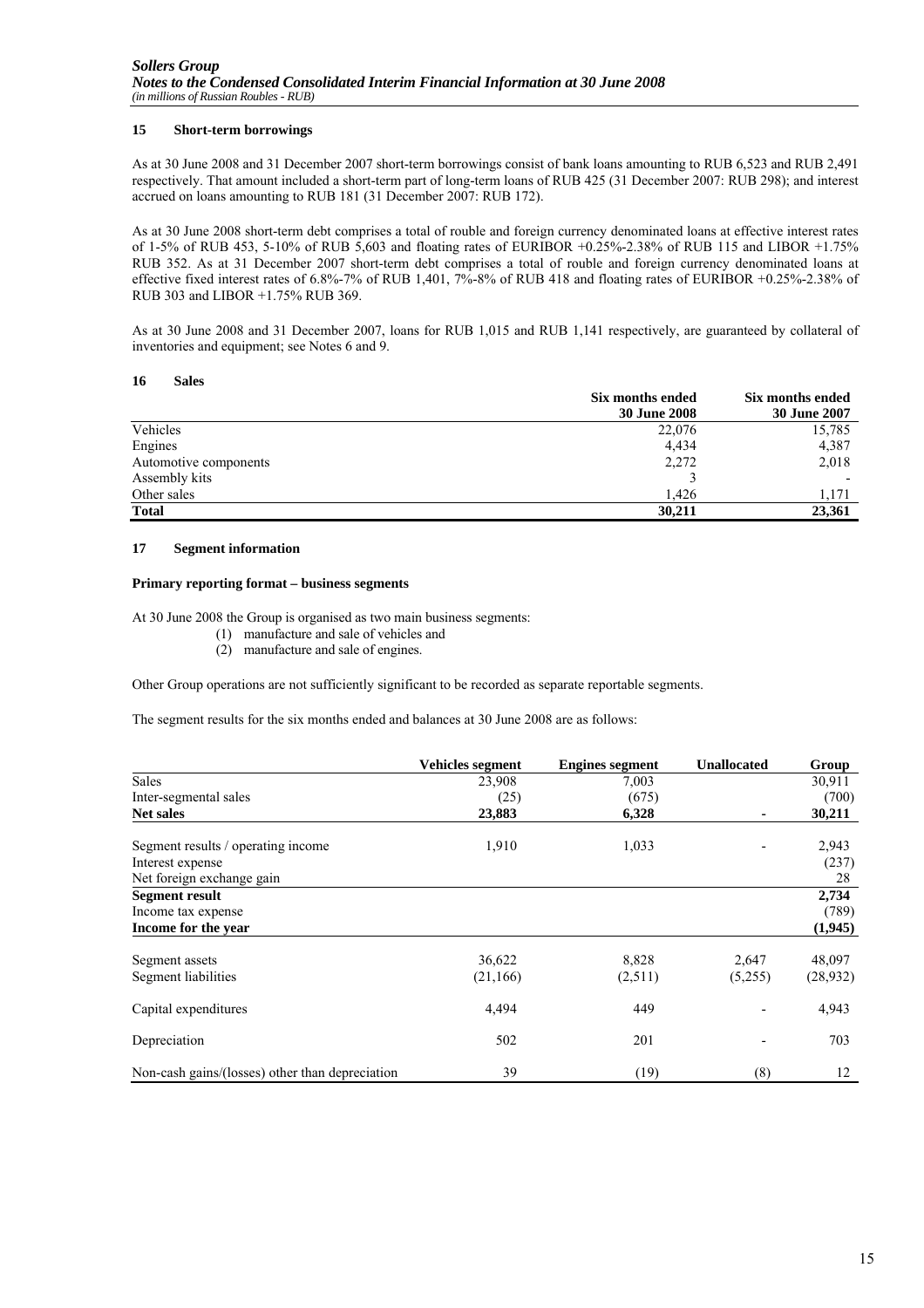### **17 Segment information (continued)**

The segment results for the six months ended 30 June 2007 and balances at 31 December 2007 are as follows:

|                                                 | <b>Vehicles segment</b> | <b>Engines segment</b> | <b>Unallocated</b> | Group  |
|-------------------------------------------------|-------------------------|------------------------|--------------------|--------|
| <b>Sales</b>                                    | 17,199                  | 6,871                  |                    | 24,070 |
| Inter-segmental sales                           | (26)                    | (683)                  |                    | (709)  |
| <b>Net sales</b>                                | 17,173                  | 6,188                  |                    | 23,361 |
| Segment results / operating income              | 1,241                   | 1,135                  |                    | 2,376  |
| Interest expense                                |                         |                        |                    | (181)  |
| Net foreign exchange loss                       |                         |                        |                    | 8      |
| Segment result                                  |                         |                        |                    | 2,203  |
| Income tax expense                              |                         |                        |                    | (576)  |
| Income for the year                             |                         |                        |                    | 1,627  |
|                                                 |                         |                        |                    |        |
| Segment assets                                  | 27,528                  | 8,067                  | 2,437              | 38,032 |
| Segment liabilities                             | 12,240                  | 2,426                  | 4,952              | 19,618 |
| Capital expenditures                            | 2,232                   | 179                    |                    | 2,411  |
| Depreciation                                    | 350                     | 167                    | 4                  | 521    |
| Non-cash gains/(losses) other than depreciation | (242)                   | (144)                  | 79                 | (307)  |

Inter-segment transfers or transactions are entered into under the normal commercial terms and conditions that would also be available to unrelated third parties.

#### **18 Contingencies, commitments and operating risks**

#### **18.1. Contractual commitments and guarantees**

As at 30 June 2008, the Group had contractual commitments of RUB 358 for the purchase of property, plant and equipment from third parties (31 December 2007: RUB 942).

#### **18.2. Taxation**

Russian tax and customs legislation is subject to varying interpretations, and changes, which can occur frequently. Management's interpretation of such legislation as applied to the transactions and activity of the Group may be challenged by the relevant authorities.

The Russian tax authorities may be taking a more assertive position in their interpretation of the legislation and assessments, and it is possible that transactions and activities that have not been challenged in the past may be challenged. The Supreme Arbitration Court issued guidance to lower courts on reviewing tax cases providing a systemic roadmap for anti-avoidance claims, and it is possible that this will significantly increase the level and frequency of tax authority's scrutiny.

As a result, significant additional taxes, penalties and interest may be assessed. Fiscal periods remain open to review by the authorities in respect of taxes for three calendar years proceeding the year of review. Under certain circumstances reviews may cover longer periods.

The Group's Management believes that its interpretation of the relevant legislation is appropriate and the Group's tax, currency legislation and customs positions will be sustained. Accordingly, at 30 June 2008 no other provision for potential tax liabilities had been recorded except for those recorded at 31 December 2007.

### **18.3. Dependency on a limited number of suppliers and customers**

The Group is dependent on a relatively limited number of suppliers for several raw materials and components used in the manufacturing of its products. Consequently, there is a risk that the Group may not be able to negotiate favourable terms, ensure adequate quality of its raw material and components and the performance of its business segments could be affected.

The engine business segment sells 57% (six months ended 30 June 2007: 60%) of its production of engines to one customer – OAO "GAZ". Consequently, the segment performance, results of the operation and prospects of the engine business are highly dependent on the continued relationship with this customer. In 2005 the Group signed a 3 year contract with OAO "GAZ" for delivery of engine supplies.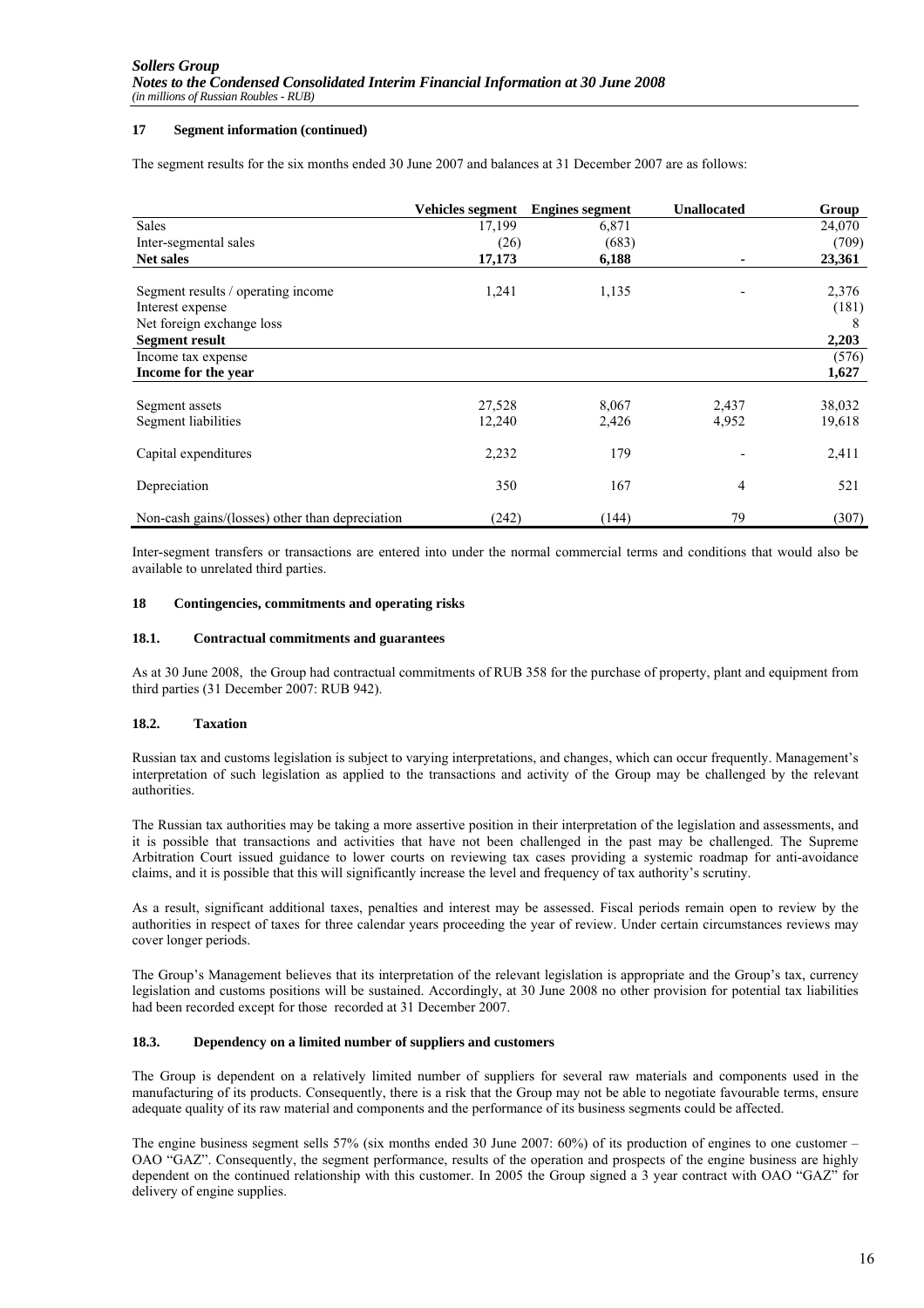# **18 Contingencies, commitments and operating risks (continued)**

# **18.4. Insurance policies**

The Group holds insurance policies in relation to its operating assets and vehicles and all events subject to mandatory insurance. The Group does not have business interruption insurance. The Group is subject to political, legislative, tax and regulatory developments and risks, which are not covered by insurance.

# **18.5. Environmental matters**

The enforcement of environmental regulation in the Russian Federation is evolving and the enforcement posture of government authorities is continually being reconsidered. The Group periodically evaluates its obligations under environmental regulations. As obligations are determined, they are recognised immediately. Potential liabilities, which might arise as a result of changes in existing regulations, civil litigation or legislation, cannot be estimated but could be material. In the current enforcement climate under existing legislation, management believes that there are no significant liabilities for environmental damage.

# **18.6. Legal proceedings**

During the year ended 30 June 2008 the Group was involved in a number of court proceedings (both as a plaintiff and a defendant) arising in the ordinary course of business. In the opinion of management, there are no current legal proceedings or other claims outstanding, which could have a material effect on the result of operations or financial position of the Group and which have not been accrued or disclosed in these consolidated financial information.

# **18.7. Operating environment of the Group**

Whilst there have been improvements in the economic trends in the country, the Russian Federation continues to display some characteristics of an emerging market. These characteristics include, but are not limited to, the existence of a currency that is not freely convertible in most countries outside of the Russian Federation, restrictive currency controls, and relatively high inflation. The tax, currency and customs legislation within the Russian Federation is subject to varying interpretations, and changes, which can occur frequently.

The future economic direction of the Russian Federation is largely dependent upon the effectiveness of economic, financial and monetary measures undertaken by the government, together with tax, legal, regulatory, and political developments.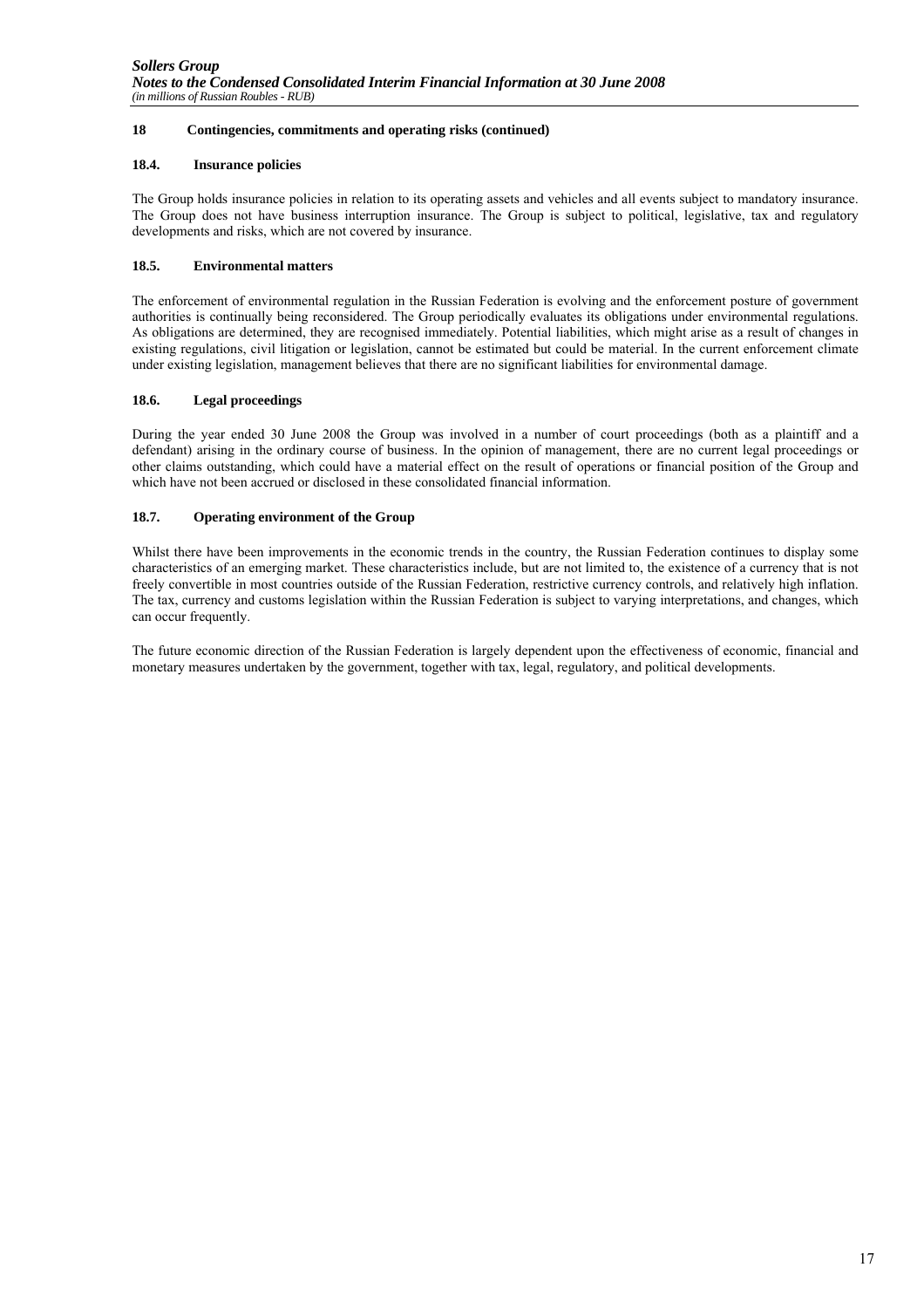# **19 Principal subsidiaries**

The principal subsidiaries consolidated within the Group and the degree of control exercised by OAO "Sollers" are as follows:

| <b>Entity</b>        | Country of | <b>Activity</b>            | 30 June 2008        |          | 31 December 2007 |          |
|----------------------|------------|----------------------------|---------------------|----------|------------------|----------|
|                      | incorpo-   |                            | $\sqrt{6}$ of total | $%$ of   | % of total       | $%$ of   |
|                      | ration     |                            | share               | ordinary | share            | ordinary |
|                      |            |                            | capital             | shares   | capital          | shares   |
|                      |            | Manufacture and sale of    |                     |          |                  |          |
| OAO "Ulyanovsky      |            | passenger automobiles,     |                     |          |                  |          |
| Avtomobilny Zavod"   | Russia     | light trucks and minibuses | 66                  | 68       | 66               | 68       |
|                      |            | Manufacture and sale of    |                     |          |                  |          |
|                      |            | engines for passenger      |                     |          |                  |          |
| OAO "Zavolzhskiy     |            | automobiles, trucks and    |                     |          |                  |          |
| Motor Works"         | Russia     | buses                      | 79                  | 88       | 79               | 88       |
| OAO "Sollers -       |            |                            |                     |          |                  |          |
| Naberegnie Chelny"   |            |                            |                     |          |                  |          |
| (previously "Small   |            | Manufacture and sale of    |                     |          |                  |          |
| Car Plant")          | Russia     | passenger automobiles      | 100                 | 100      | 100              | 100      |
| OOO "Sollers-        |            |                            |                     |          |                  |          |
| Elabuga" (previously |            |                            |                     |          |                  |          |
| OOO "Severstalavto-  |            | Manufacture and sale of    |                     |          |                  |          |
| Elabuga")            | Russia     | commercial vehicles        | 100                 |          | 100              |          |
| OOO «Severstalavto»  | Russia     | Auto trading               | 100                 |          | 100              |          |
| ZAO "Severstalauto-  |            | Manufacture and sale of    |                     |          |                  |          |
| Isuzu"               | Russia     | commercial vehicles        | 66                  |          | 66               |          |
| OOO Torgoviy dom     |            |                            |                     |          |                  |          |
| Severstalauto        | Russia     | Auto trading               | 100                 |          | 100              |          |
| OOO Severstalauto-   |            |                            |                     |          |                  |          |
| Invest               | Russia     | Auto trading               | 100                 |          | 100              |          |
| OOO "Turin-Auto"     | Russia     | Auto trading               | 100                 |          | 100              |          |
| OOO "UAZ-            |            | Manufacture and sale of    |                     |          |                  |          |
| Metallurgia"         | Russia     | metal products             | 66                  |          | 66               |          |
| OOO "UAZ-            |            |                            |                     |          |                  |          |
| Autotrans"           | Russia     | Transport services         | 66                  |          | 66               |          |
| OOO "UAZ-            |            | Manufacture and sale of    |                     |          |                  |          |
| Tekhinstrument"      | Russia     | tooling equipment          | 66                  |          | 66               |          |
|                      |            | Manufacture and sale of    |                     |          |                  |          |
| OOO "RosALit"        | Russia     | metals products            | 79                  |          | 79               |          |
| OOO "Zavod           |            | Manufacture and sale of    |                     |          |                  |          |
| "Metalloform"        | Russia     | metals products            | 79                  |          | 79               |          |
| 000                  |            | Manufacture and sale of    |                     |          |                  |          |
| "Specinstrument"     | Russia     | tooling equipment          | 79                  |          | 79               |          |
| OOO "ZMZ-            |            |                            |                     |          |                  |          |
| Transservice"        | Russia     | <b>Transport services</b>  | 79                  |          | 79               |          |
| OOO "Remservis"      | Russia     | Repair services            | 79                  |          | 79               |          |
| ZAO "Kapital"        | Russia     | Rent services              | 100                 | 100      | 100              | 72       |
| OOO "Severstalauto-  |            | Manufacture and sale of    |                     |          |                  |          |
| Kama"                | Russia     | commercial vehicles        | 100                 |          | 100              |          |
| OOO "Severstalauto-  |            | Manufacture and sale of    |                     |          |                  |          |
| Chelny"              | Russia     | commercial vehicles        | 100                 |          | 100              |          |
| OOO "Severstalauto-  |            |                            |                     |          |                  |          |
| ST"                  | Russia     | Auto trading               | 100                 |          | 100              |          |

OOO "ZMZ - Transservice", OOO "RosALit", OOO "Zavod "Metalloform", OOO "Specinstrument" are 100% owned by the Company's subsidiary OAO "ZMZ". OOO "UAZ – Autotrans", OOO "UAZ-Tekhinstrument" and OOO "UAZ-Metallurgia" are 100% owned by the Company's subsidiary OAO "UAZ". Share in OOO "ZMZ - Transservice", OOO "UAZ-Metallurgia", OOO "UAZ-Autotrans", OOO "UAZ-Tekhinstrument", OOO "RosALit", OOO "Zavod "Metalloform", OOO "Specinstrument", OOO "Severstalauto-Elabuga", OOO "Severstalauto", OOO "Torgovy Dom Severstal-auto", OOO "Severstalauto-invest", OOO "Turin-Auto" represent stockholders' stakes, not number of shares held.